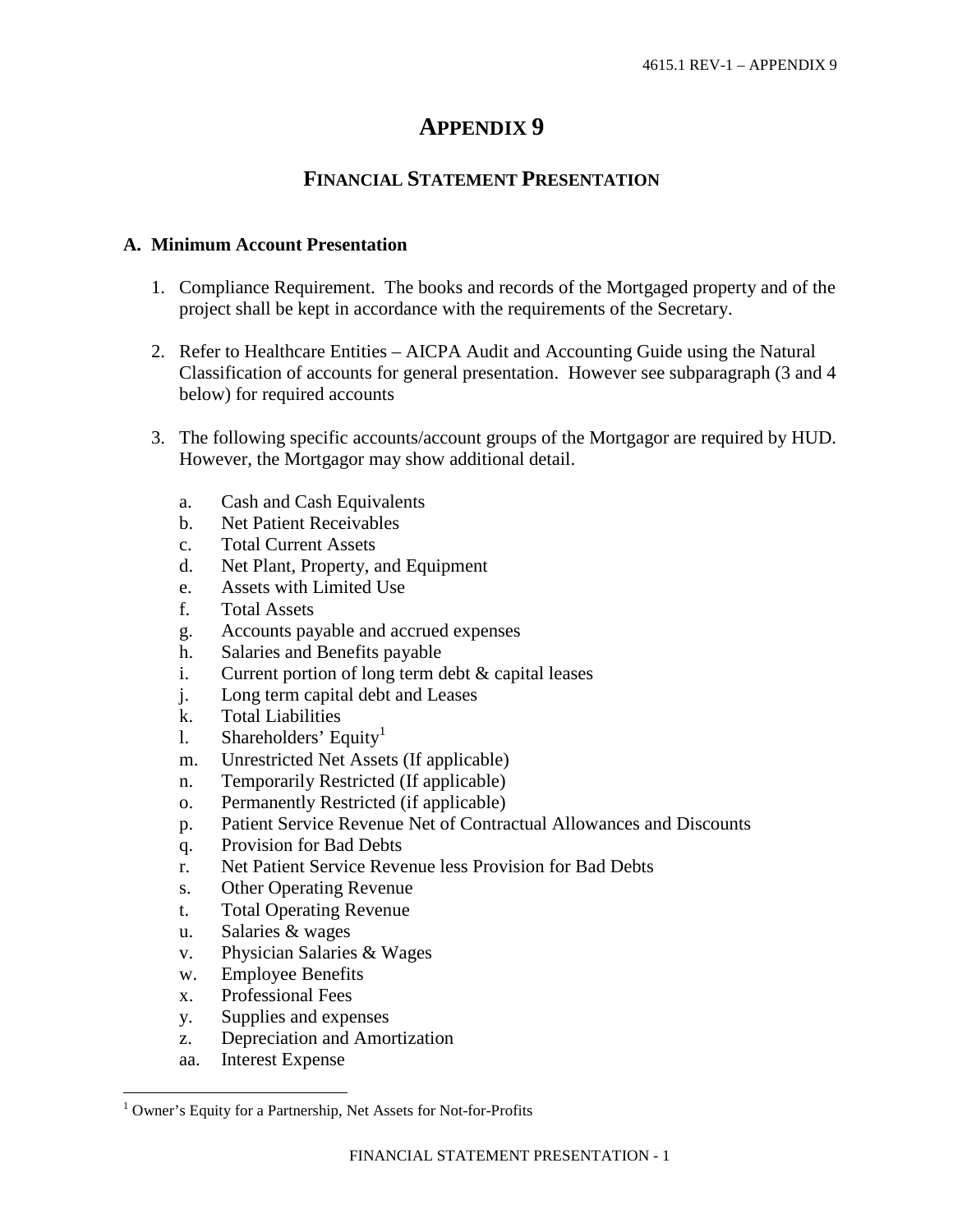- ab. Bad Debt Expense
- ac. Total Operating Expenses
- ad. Income from Operations
- ae. Non Operating Income and/or Expenses
- af. Extraordinary items/ Income taxes
- ag. Net Income
- ah. Information on certain other accounts/account groups is required, and may be part of the supplemental information or notes. This includes:
	- (1) Allowances against patient receivables
	- (2) Accumulated Depreciation
	- (3) Qualified liquid investments (a HUD defined account<sup>[2](#page-1-0)</sup>).
	- (4) Net inpatient Revenue
	- (5) Net outpatient Revenue
	- (6) Charity care
	- (7) The MRF Balance required, and actual
	- (8)Changes in Shareholder's Equit[y](#page-1-1)<sup>3</sup>
	- [\(9\) Distributions to Owner/related organizations](#page-1-2)<sup>[4](#page-1-2)</sup>
- 4. HUD may require the following accounts:
	- a. Hospital Held Non Liquid Qualified Investments
	- b. Related Entity Liquid Investments
	- c. Related Entity Non-liquid investments
- [5](#page-1-3). Income from operations that are not a part of the Mortgagor<sup>5</sup> but deposited in the Mortgagor's account is to be classified as non-operating revenue to the extent that the revenue differs from the related expense.
- 6. Income from investments and contributions shall be classified as non-operating income.
- 7. Depreciation and interest expense are to be included in operating expenses.
- 8. See **Appendix 8-1** for **Account Groupings and Definitions**.

<span id="page-1-1"></span><span id="page-1-0"></span> $2$  See Appendix 8-1.

<sup>&</sup>lt;sup>3</sup> Owner's Equity for a Partnership, Other Changes in Net Assets for Not-for-Profits

<span id="page-1-2"></span><sup>&</sup>lt;sup>4</sup> Includes distributions for Activities of the corporation excluded from the Mortgagor. This account should also be a line item on the Statement of Cash Flows.

<span id="page-1-3"></span><sup>&</sup>lt;sup>5</sup> See Appendix 8-3 for definition of Mortgagor.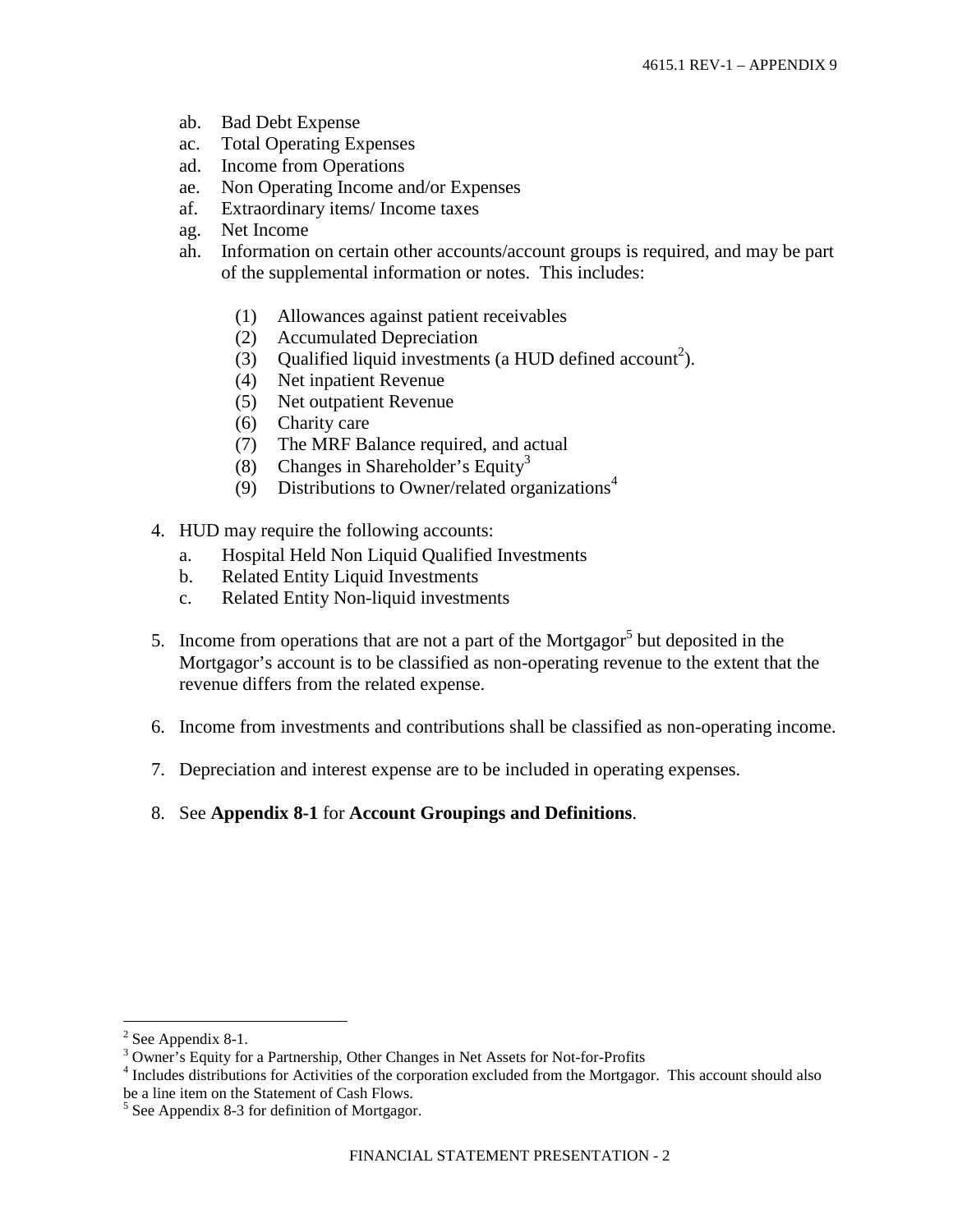#### **B. Consolidations and Combined Financial Statements**

- 1. Generally Accepted Accounting Principles require consolidated reporting of all investments in which a parent company has a controlling financial interest represented by the direct or indirect ownership of a majority voting interest (more than 50%), except those in which significant doubt exists regarding the parent's ability to control the subsidiary.
- 2. **Compliance Requirement**. The Secretary shall be furnished with a complete annual financial report based upon an examination of the books and records of mortgagor prepared in accordance with the requirements of the Secretary, prepared and certified to by an officer or responsible Owner and, when required by the Secretary, prepared and certified by a Certified Public Accountant, or other person acceptable to the Secretary.
	- a. If the hospital has operations or affiliates that are separate from the Mortgagor, the hospital must maintain separate accounts for excluded activities and balances.
	- b. The hospital is required to submit an audited financial statement for the mortgagor, not the mortgagor and other entities. If consolidated financial statements are submitted or financial statements are submitted that contain Assets, Liabilities,Equit[y](#page-2-0)<sup>6</sup>, Revenues, or Expenses that are excluded from the Mortgagor, then supplemental schedules are required.
	- c. If the hospital is required to consolidate, the hospital should use the equity method if possible
	- d. Mortgagor accounts and activities shall be clearly discernible from excluded activities.
	- e. The notes to the financial statements shall clearly distinguish between Mortgagor and excluded activities.
	- f. Non-Mortgagor activities are classified as non-operating income.
	- g. If consolidated financials are presented, Balance sheet, Statement of Operations<sup>[7](#page-2-1)</sup>, Cash Flows, shall be presented for the Mortgagor in a consolidating statement reconciled to the financial statement in a separate schedule. Additional notes modifying the notes to the financial statements for the consolidated entity may be required to distinguish items specific to the Mortgagor if the separation is not made in the main note.
	- h. If the notes to the financial statements do not clearly distinguish between mortgaged property and property excluded from the mortgage, the separated schedules shall also include related notes.
	- i. The separate schedules shall include a revised note on transactions with related parties treating the consolidated entities as a separate entity from the Mortgagor. A suggested presentation for consolidating schedules is in the format of:

**Description Mortgagor Other Activities Consolidated Health System**

<span id="page-2-0"></span><sup>&</sup>lt;sup>6</sup> Net Assets for Not-for-Profit Organizations

<span id="page-2-1"></span><sup>&</sup>lt;sup>7</sup> Statement of Income and Retained Earnings for For-Profit organizations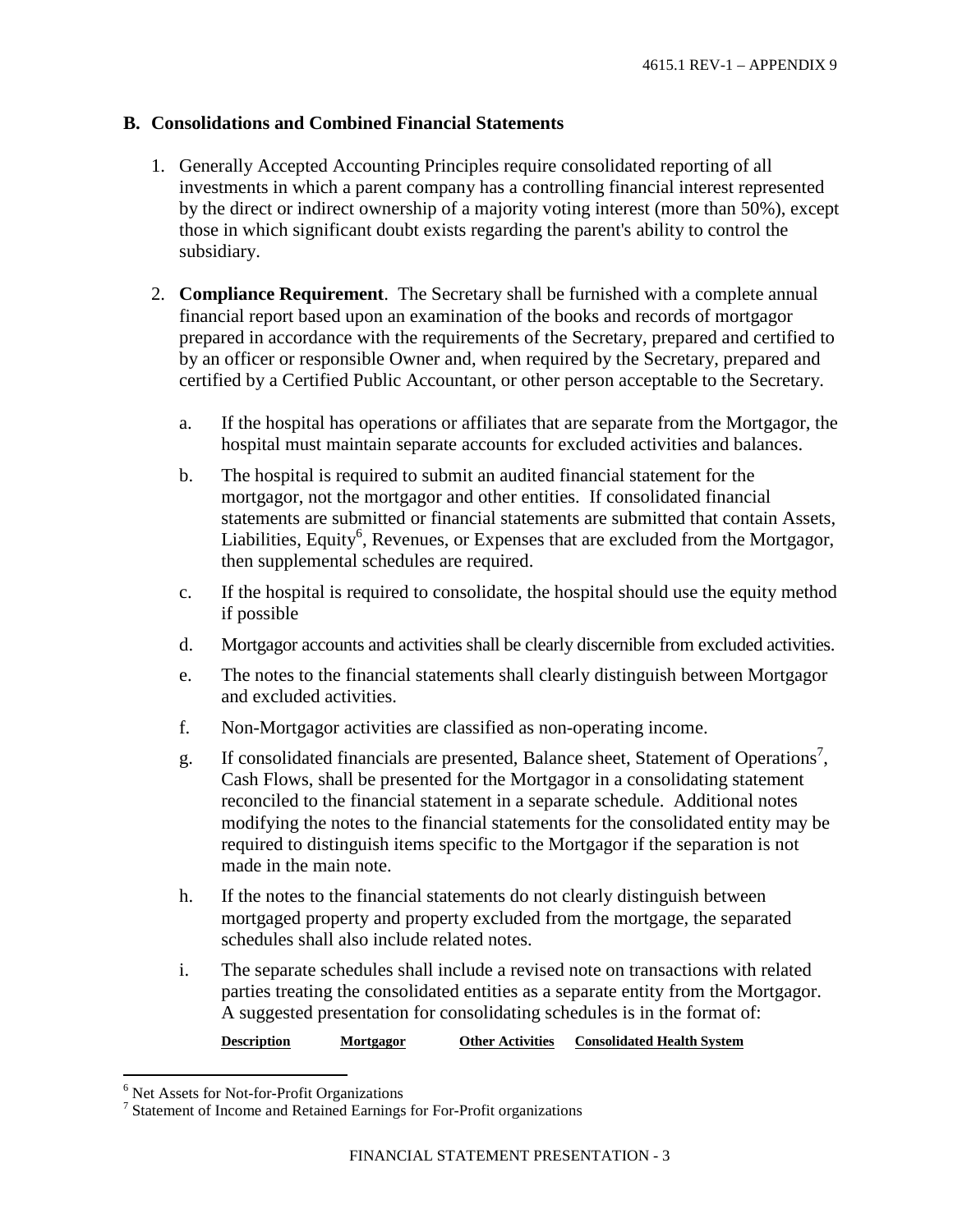# **APPENDIX 9-1**

# **ACCOUNT GROUPINGS AND DEFINITIONS**

The following chart shows the typical accounts that are included in the account heading for financial reporting to HUD and submission of Form 92422-OHF (Financial and Statistical Data for HUD Reporting). This chart is not intended to restrict the separate accounts that a hospital may have on its balance sheet. Certain headings have been omitted such as Accumulated Depreciation or Net Patient Revenue as the heading itself is self-definitive and standard throughout the healthcare industry. Additional accounts should be classified based on the pattern.

| <b>MAIN HEADING</b>                 | <b>TYPICAL ACCOUNTS</b>                                 |  |  |  |
|-------------------------------------|---------------------------------------------------------|--|--|--|
| Cash and Temporary Investments      | Cash                                                    |  |  |  |
|                                     | Cash on hand                                            |  |  |  |
|                                     | Savings                                                 |  |  |  |
|                                     | Checking                                                |  |  |  |
|                                     | CDs                                                     |  |  |  |
|                                     | Marketable securities                                   |  |  |  |
|                                     | Investments                                             |  |  |  |
|                                     | Short-term investments                                  |  |  |  |
|                                     | Assets limited as to use-current portion only           |  |  |  |
| Accounts Receivable, net            | Patient Accounts Receivable net                         |  |  |  |
| Accounts Receivable, gross          | Patient Accounts Receivable gross                       |  |  |  |
| <b>Other Receivable</b>             | <b>Other Receivable</b>                                 |  |  |  |
|                                     |                                                         |  |  |  |
| <b>Qualified Liquid Investments</b> | <b>Qualified Liquid Investments</b>                     |  |  |  |
|                                     | Board Designated for Capital Improvements               |  |  |  |
|                                     | Other non-current assets (if investments)               |  |  |  |
|                                     | LESS amount pledged on line of credit                   |  |  |  |
|                                     | LESS amount pledged on letter of credit                 |  |  |  |
|                                     | LESS amount due to underfunding of self<br>insured fund |  |  |  |
|                                     | LESS amount due to underfunding of pension              |  |  |  |
|                                     | fund                                                    |  |  |  |
|                                     |                                                         |  |  |  |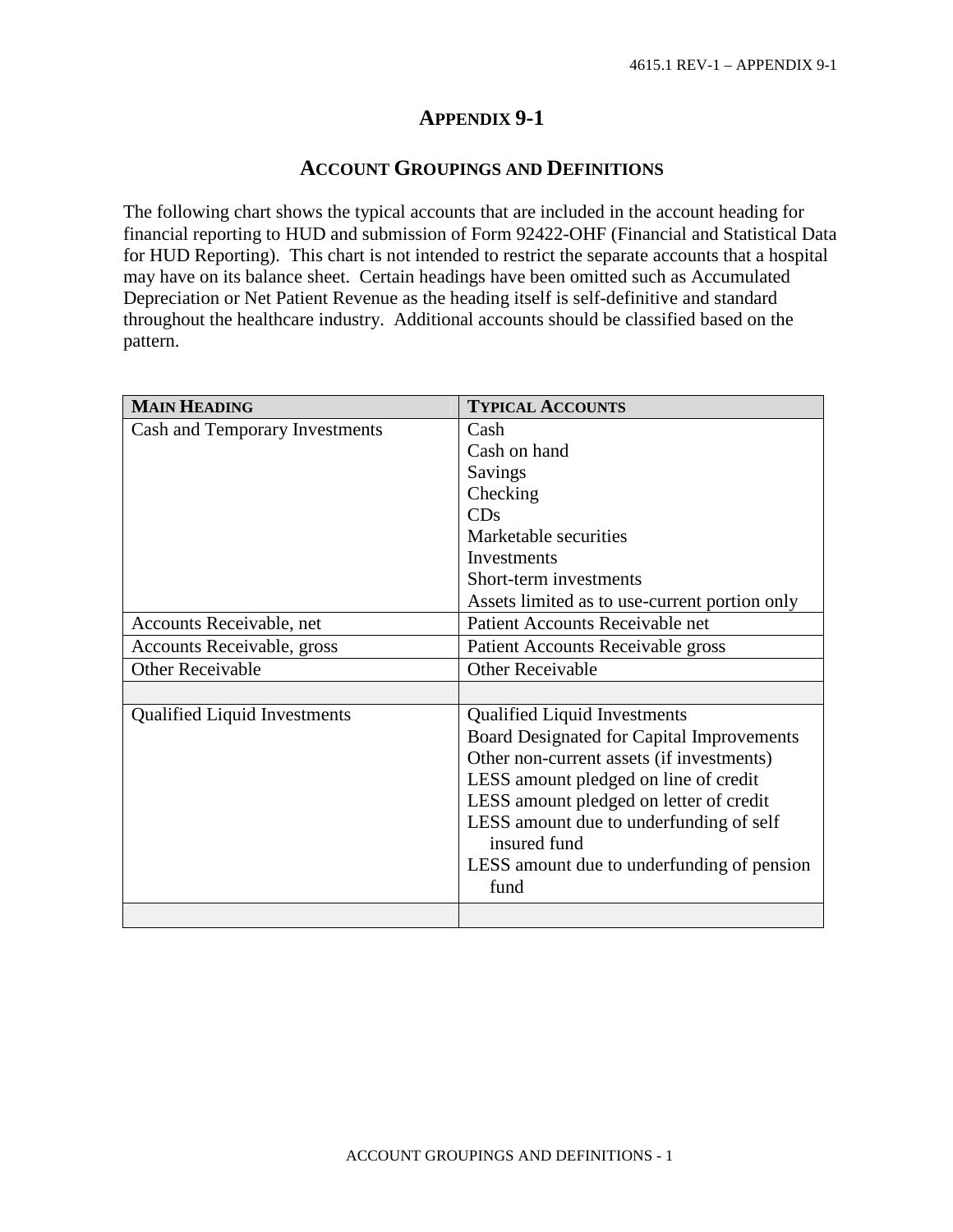| Limited Use or Designated Assets             | Assets limited as to use                                  |  |  |  |
|----------------------------------------------|-----------------------------------------------------------|--|--|--|
|                                              | Debt Escrow Fund                                          |  |  |  |
|                                              | Mortgage Reserve Fund                                     |  |  |  |
|                                              |                                                           |  |  |  |
|                                              | Deferred financing costs                                  |  |  |  |
|                                              | Permanently restricted assets<br>Investment in affiliates |  |  |  |
|                                              |                                                           |  |  |  |
|                                              | Assets tied up by a Letter of Credit (LOC)                |  |  |  |
|                                              | Self-insured trust                                        |  |  |  |
|                                              | Pension Fund                                              |  |  |  |
|                                              | <b>Restricted by Donor</b>                                |  |  |  |
|                                              | PLUS amount pledged on line of credit                     |  |  |  |
|                                              | PLUS amount pledged on letter of credit                   |  |  |  |
|                                              | PLUS amount due to underfunding of self                   |  |  |  |
|                                              | insured fund                                              |  |  |  |
|                                              | PLUS amounts due to underfunding of                       |  |  |  |
|                                              | pension fund                                              |  |  |  |
|                                              | <b>Deferred Tax Asset</b>                                 |  |  |  |
|                                              |                                                           |  |  |  |
| Net Plant Property and Equipment             | Total Fixed Assets (net of accumulated                    |  |  |  |
|                                              | depreciation)                                             |  |  |  |
|                                              | Property and equipment, net                               |  |  |  |
|                                              | Property, Plant and Equipment                             |  |  |  |
|                                              | Land Improvement                                          |  |  |  |
|                                              | <b>Real Estate</b>                                        |  |  |  |
|                                              | <b>Building Improvement</b>                               |  |  |  |
|                                              | Leasehold Improvements                                    |  |  |  |
|                                              | <b>Construction in Progress</b>                           |  |  |  |
|                                              | Accumulated depreciation accounts related to              |  |  |  |
|                                              | the above                                                 |  |  |  |
|                                              |                                                           |  |  |  |
| <b>Accounts Payable and Accrued Expenses</b> | <b>Accounts Payable</b>                                   |  |  |  |
|                                              | <b>Accrued Expenses</b>                                   |  |  |  |
|                                              | Accrued interest payable                                  |  |  |  |
|                                              | <b>Trade Accounts Payable</b>                             |  |  |  |
|                                              | <b>Other Accrued Expenses</b>                             |  |  |  |
|                                              | Other, Construction & retainage payable                   |  |  |  |
|                                              |                                                           |  |  |  |
|                                              |                                                           |  |  |  |
| Current Portion of Long-Term Debt            | Current portion of capital debt                           |  |  |  |
|                                              | Current portion of mortgages                              |  |  |  |
|                                              | Current portion of notes payable                          |  |  |  |
|                                              | Current portion of long term lease obligations            |  |  |  |
|                                              | Current portion of equipment purchases                    |  |  |  |
|                                              |                                                           |  |  |  |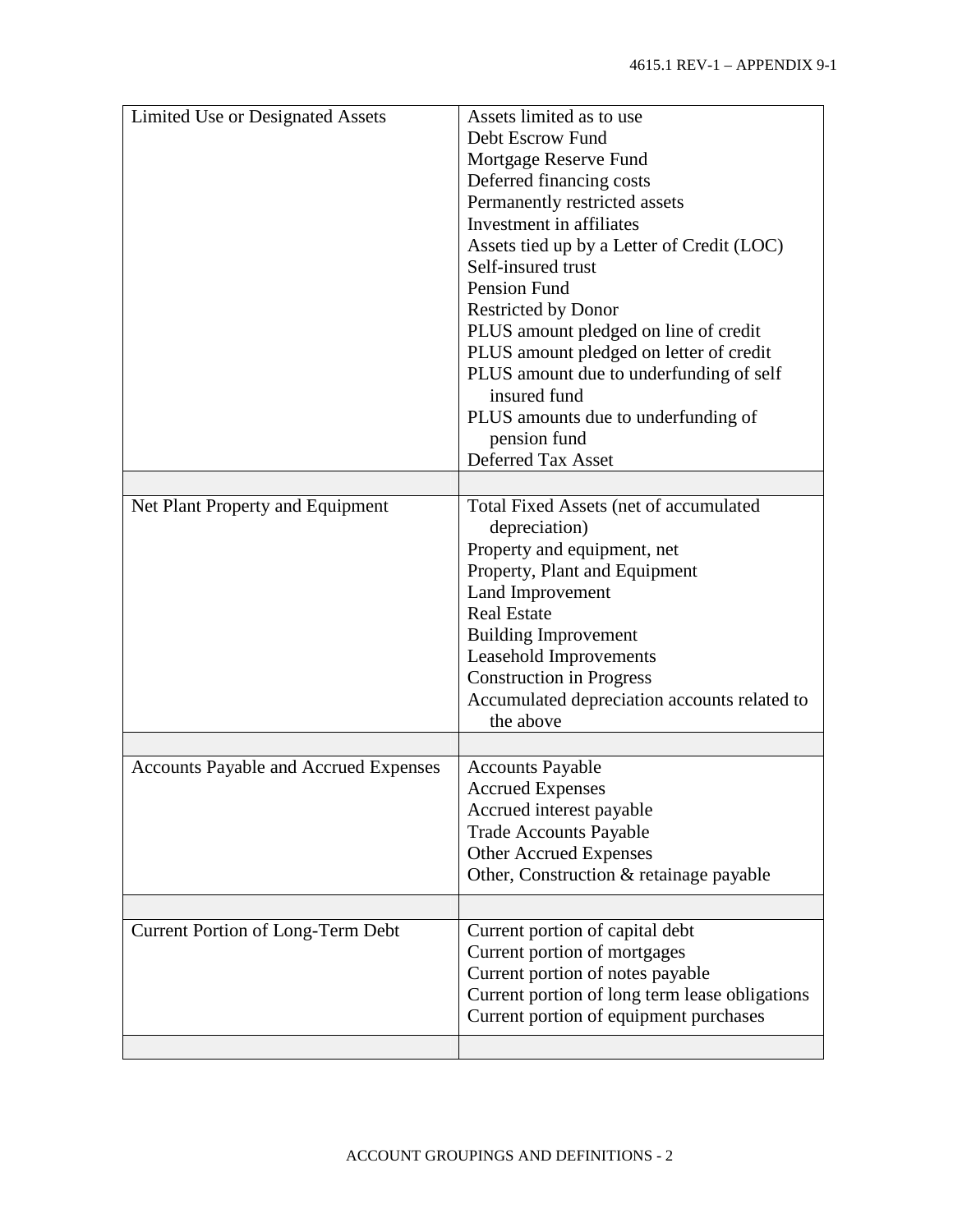| <b>Total Other Current Liabilities</b>   | Other current liabilities<br><b>Accrued Salaries &amp; Benefits</b><br>Payables to 3rd party payors<br>Due to related entity<br>Other                                                                                                                                                                                      |  |  |
|------------------------------------------|----------------------------------------------------------------------------------------------------------------------------------------------------------------------------------------------------------------------------------------------------------------------------------------------------------------------------|--|--|
|                                          |                                                                                                                                                                                                                                                                                                                            |  |  |
| Long-Term Capital Debt & Leases          | Mortgages Payable<br><b>Lease Obligations</b>                                                                                                                                                                                                                                                                              |  |  |
| <b>Total Other Long-Term Liabilities</b> | Other long-term debt<br>Minority interest in Consolidated Sub<br><b>Other Non-current</b><br><b>Deferred Revenues</b><br>Deferred tax liability                                                                                                                                                                            |  |  |
| <b>Unrestricted Net Assets</b>           | Unrestricted<br>Common stock issued and outstanding<br>Common stock shares<br>Retained earnings<br>Paid in capital<br>Partner's Capital<br>Invested in capital assets net of related debt                                                                                                                                  |  |  |
| <b>Temporarily Restricted Net Assets</b> | Temporarily restricted                                                                                                                                                                                                                                                                                                     |  |  |
| <b>Restricted Net Assets</b>             | Restricted<br>Permanently Restricted, held by related<br>organization<br><b>Permanently Restricted Net Assets</b>                                                                                                                                                                                                          |  |  |
| <b>Other Operating Revenues</b>          | Other operating revenue<br>Rental income<br>Cafeteria sales<br>Rental of space<br>Amounts received from Related<br>organizations offset by operating expenses<br>Release of Temporarily Restricted Assets for<br>operating purposes<br>Certain permitted tax revenues <sup>8</sup><br><b>Total Other Operating Revenue</b> |  |  |

<span id="page-5-0"></span> $8$  Tax fee programs where a hospital pays a "fee or contribution" and then receives increased Disproportionate Share Funds back may be included in Other Operating Revenues. Other tax revenue may be included if authorized in writing by HUD.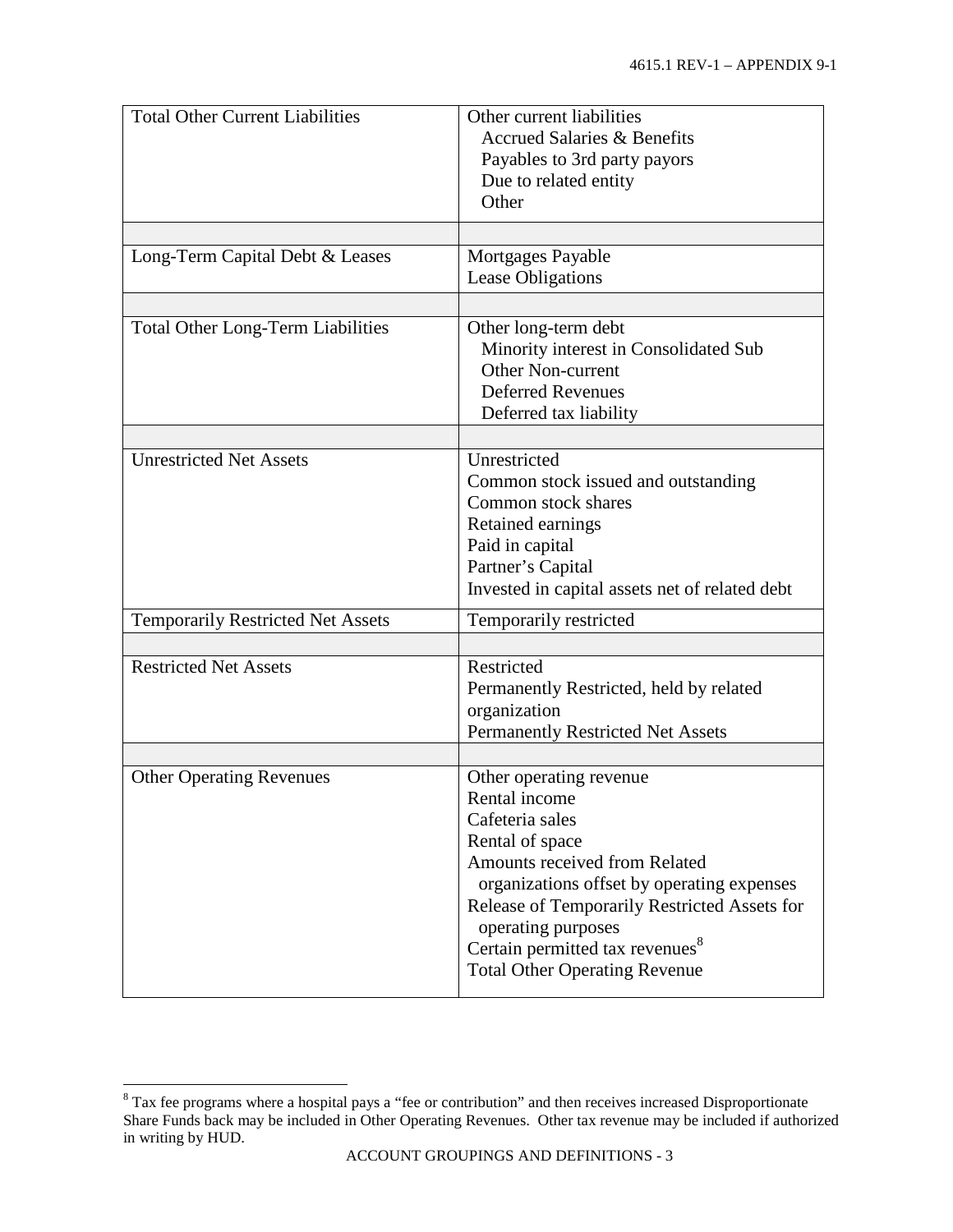| Salaries and Wages                                                                                                                                                                                                                                                                                                                                                                                                             |
|--------------------------------------------------------------------------------------------------------------------------------------------------------------------------------------------------------------------------------------------------------------------------------------------------------------------------------------------------------------------------------------------------------------------------------|
| (Do not include salaries and wages for<br>physician employees unless employed as<br>other than a physician such as a CEO who is<br>also a physician.)<br>Salaries & wages of physicians<br><b>Contract Physician Fees</b>                                                                                                                                                                                                      |
|                                                                                                                                                                                                                                                                                                                                                                                                                                |
| Supplies<br>Purchased services and other contract services<br><b>Utilities</b><br>Insurance<br>Other expenses<br>[Note: some hospitals prefer to exclude]<br>utilities, insurance, and other expenses from<br>supply expense and restrict this account to<br>supplies, office supplies, central sterile<br>supply, etc. It is acceptable to group these<br>items in a separate grouping titled "Other<br>Operating Expenses."] |
|                                                                                                                                                                                                                                                                                                                                                                                                                                |
| Non-operating revenue<br>Contributions<br>Grants<br>Interest income<br>Investment income<br>Net realized gains & investment income<br>Net assets released from restrictions for<br>capital assets<br>Gain on disposal of property and equipment<br>Income less expenses of non-mortgaged<br>entities<br>Minority interest in consolidated subsidiary                                                                           |
| Non-operating expense<br>Non-operating losses<br>Change in additional minimum pension<br>liability<br>Loss on sale of assets<br>Loss on disposal of assets                                                                                                                                                                                                                                                                     |
|                                                                                                                                                                                                                                                                                                                                                                                                                                |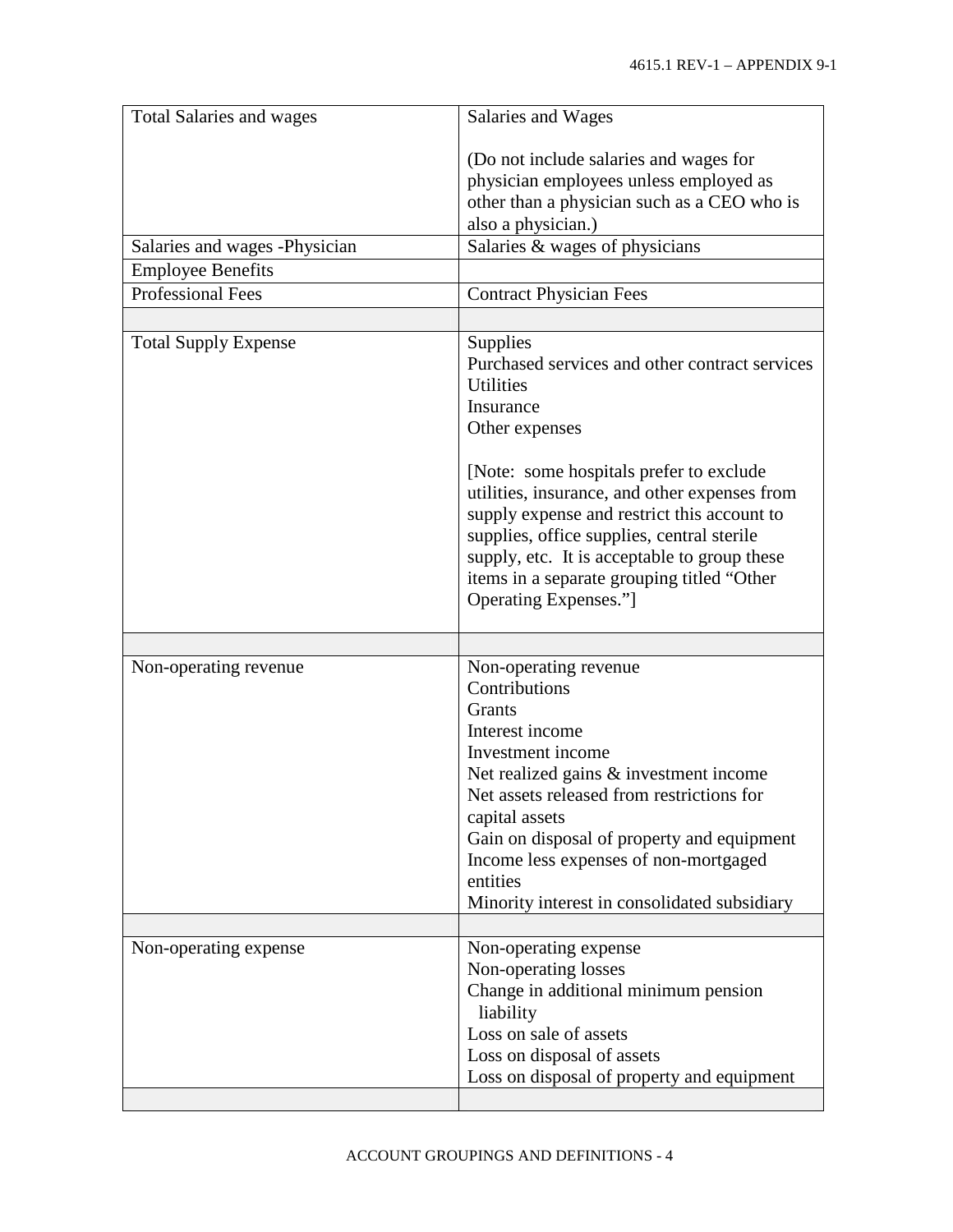| <b>Extraordinary Items and Income Taxes</b> | Cumulative effect of accounting change<br>Gains or losses on the extinguishment of debt<br>Accelerated depreciation due to the HUD<br>insured project<br>Income taxes unless specifically authorized in |
|---------------------------------------------|---------------------------------------------------------------------------------------------------------------------------------------------------------------------------------------------------------|
|                                             | writing by HUD                                                                                                                                                                                          |
|                                             | Losses or Gains from sale of equipment                                                                                                                                                                  |
|                                             | Losses or Gains from discontinued operations                                                                                                                                                            |
| Other Changes in Net Assets                 | This is a catch-all field for any other causes                                                                                                                                                          |
|                                             | for changes in Net Assets such as a change in                                                                                                                                                           |
|                                             | accounting principle, distribution (or                                                                                                                                                                  |
|                                             | contributions) of Net Assets, an increase or                                                                                                                                                            |
|                                             | decrease due to restatement of prior period                                                                                                                                                             |
|                                             | earnings, gifts of permanently restricted                                                                                                                                                               |
|                                             | assets, additional paid in capital, etc. It is                                                                                                                                                          |
|                                             | equal to the current period total net assets less                                                                                                                                                       |
|                                             | the amount of total net assets from the prior                                                                                                                                                           |
|                                             | year annual financial statements, less                                                                                                                                                                  |
|                                             | unrecognized gains and losses, less changes in<br>temporarily restricted assets.                                                                                                                        |
|                                             |                                                                                                                                                                                                         |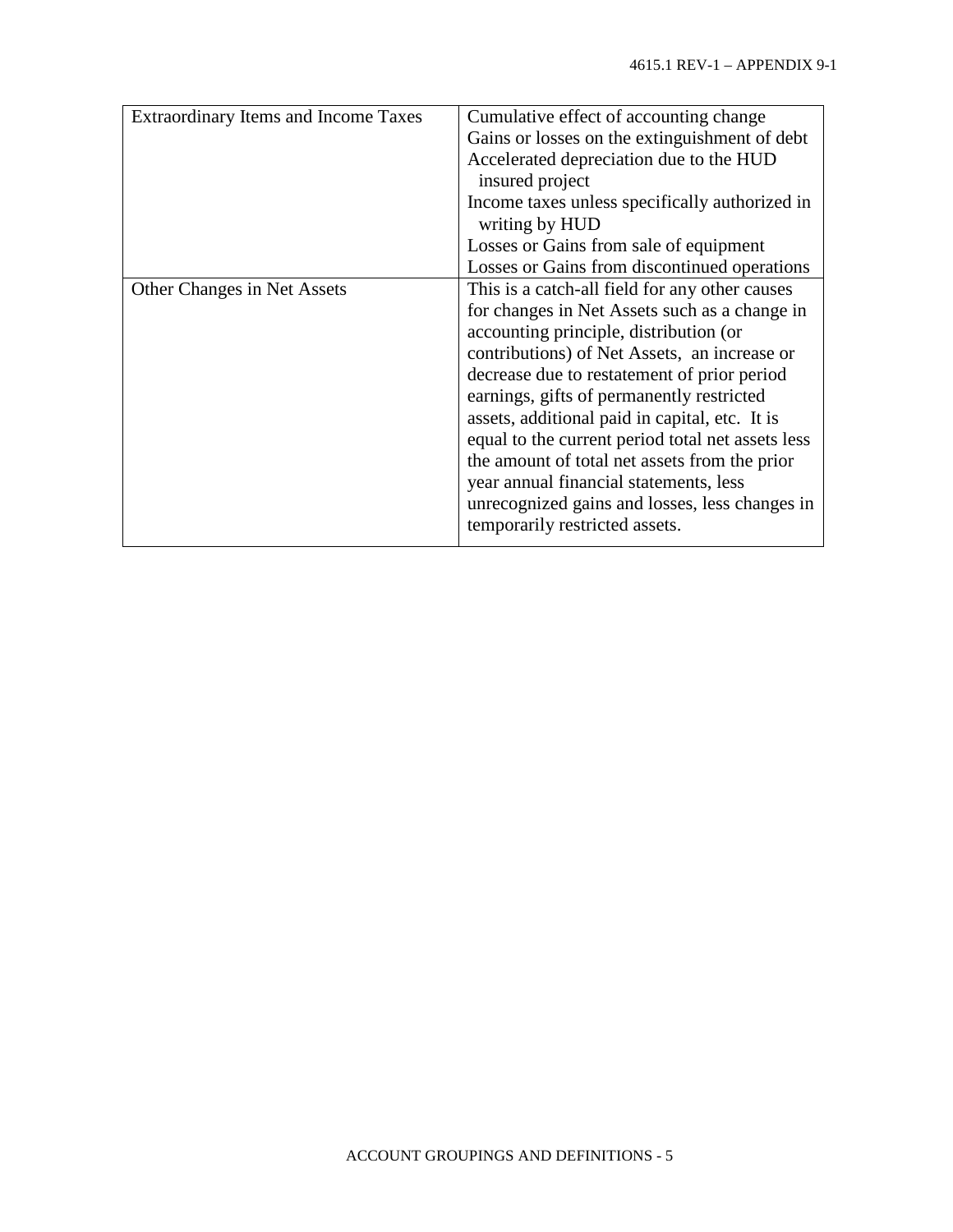The following table is the definition of certain accounts. If there is a conflict between the following definitions and the definition in the Regulatory Agreement, the definition in the Regulatory Agreement controls.

| Cash                                | For the mortgagor, include all highly liquid<br>investments that are readily convertible to<br>cash such as commercial papers and short-<br>term investments that are included in the<br>current asset section of the balance sheet.                                                                                                                                                                                                                                                                                                                                                                                                                                                                                                                                                                                                                                                                                                                                                                                                                                                                                                                                                                                                                                                           |
|-------------------------------------|------------------------------------------------------------------------------------------------------------------------------------------------------------------------------------------------------------------------------------------------------------------------------------------------------------------------------------------------------------------------------------------------------------------------------------------------------------------------------------------------------------------------------------------------------------------------------------------------------------------------------------------------------------------------------------------------------------------------------------------------------------------------------------------------------------------------------------------------------------------------------------------------------------------------------------------------------------------------------------------------------------------------------------------------------------------------------------------------------------------------------------------------------------------------------------------------------------------------------------------------------------------------------------------------|
| <b>Patient Accounts Receivable</b>  | This is accounts receivable pertaining only to<br>patient care for the mortgagor. It is usually<br>displayed net of allowance for uncollectible<br>accounts and contractual adjustments. If the<br>gross amount is given, subtract these items<br>from the gross amount to get to the net<br>accounts receivable figure. Do not include<br>other receivables, grant receivables,<br>miscellaneous receivables or receivables from<br>third party agencies.                                                                                                                                                                                                                                                                                                                                                                                                                                                                                                                                                                                                                                                                                                                                                                                                                                     |
| <b>Qualified Liquid Investments</b> | For the mortgagor: Qualified Liquid<br>Investments are generally made up of<br>marketable securities, CD's, and bond<br>investments that are undesignated and<br>available for general operational use of the<br>hospital within six months or less if so<br>desired. Qualified liquid investments does<br>not include: a) Any accounts, investments,<br>etc. that are part of a self insurance fund; b)<br>Proceeds of any borrowings including without<br>limitation: (1) any internal affiliate loans<br>regardless of the maturity date, (2) proceeds<br>of any outstanding accounts receivable<br>financing; (3) proceeds from lines of credit, or<br>(4) funds supporting a letter of credit, loan<br>guarantee, etc. c) Investments in any related<br>entity or entity controlled by a related entity;<br>d) Pledges receivable; e) Permanently<br>restricted net assets; f) Reserve funds related<br>to an issuance of bonds; g) Amounts shown as<br>an unfunded or underfunded reserve $(s)$ ; h)<br>Mortgage Reserve Fund(s) or other loan<br>reserve funds; or i) Any items that cannot be<br>clearly identified as meeting the criteria of<br>this definition in the financial statements of<br>the organization. Generally alternative<br>investments are excluded from Qualified |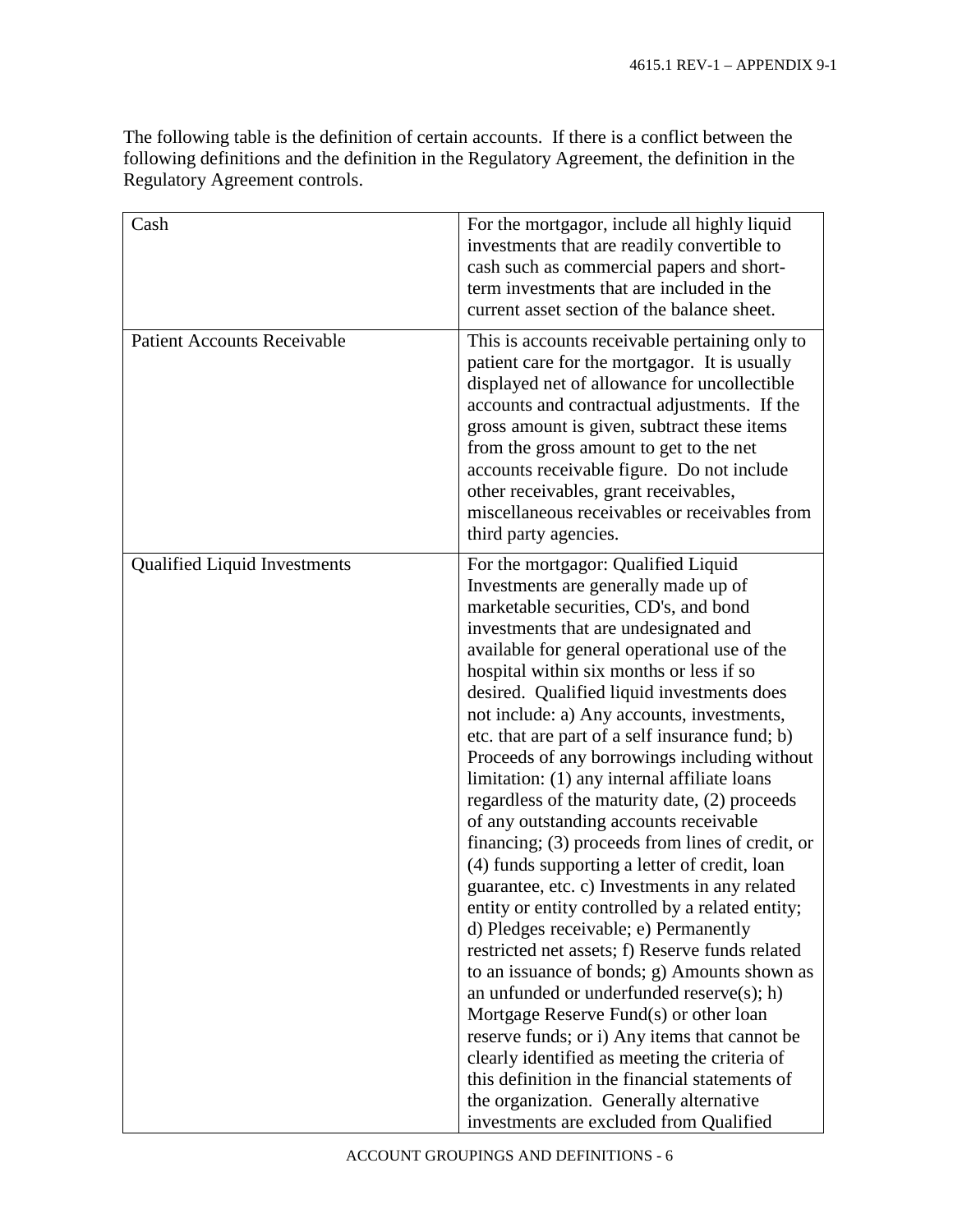| Qualified Liquid Investments (cont'd)                          | Liquid investments. Investments designated<br>by the board for future use or for general<br>capital improvements and that are not part of<br>the Equipment Replacement Reserve Fund (or<br>similar fund) nor excluded by any of the other<br>categories listed in this definition may be<br>classified as Qualified Liquid Investments and<br>shall not be excluded because of the<br>designation by the board. |
|----------------------------------------------------------------|-----------------------------------------------------------------------------------------------------------------------------------------------------------------------------------------------------------------------------------------------------------------------------------------------------------------------------------------------------------------------------------------------------------------|
| Hospital Held Non Liquid Qualified<br>Investments              | This account includes amounts that meet all<br>of the criteria for Qualified Liquid<br>Investments except:<br>They could not be made available for<br>1.<br>general operational use within six<br>months, or<br>They were classified as alternative<br>2.<br>investments.                                                                                                                                       |
| Assets Whose Use is Limited:                                   | For the mortgagor, this is the total of the non-<br>current portion of all restricted or temporarily<br>restricted assets whose use is limited. It<br>includes the Mortgage Reserve Fund and any<br>reserve accounts such as self-insurance<br>reserves or pension reserves. Do not add back<br>the current portion of this item that has been<br>designated as a current asset in the financial<br>statements. |
| Plant, Property, and Equipment                                 | This is the total land, land improvements,<br>plant, property, fixed assets, and equipment,<br>moveable equipment, and medical equipment<br>recorded on the balance sheet in accordance<br>with GAAP for the mortgagor.                                                                                                                                                                                         |
| <b>Accounts Payable</b>                                        | For the mortgagor, this item should reflect<br>what is owed on materials, supplies, utilities,<br>and other personnel expenses. Exclude<br>accrued salaries, wages, employee benefits,<br>professional fees and accrued interest.                                                                                                                                                                               |
| Current portion of Long Term Debt and<br><b>Capital Leases</b> | For the mortgagor, this includes the current<br>portion of all types of capital debt including<br>current portion of leases (with more than one<br>year of duration) recorded on the balance<br>sheet.                                                                                                                                                                                                          |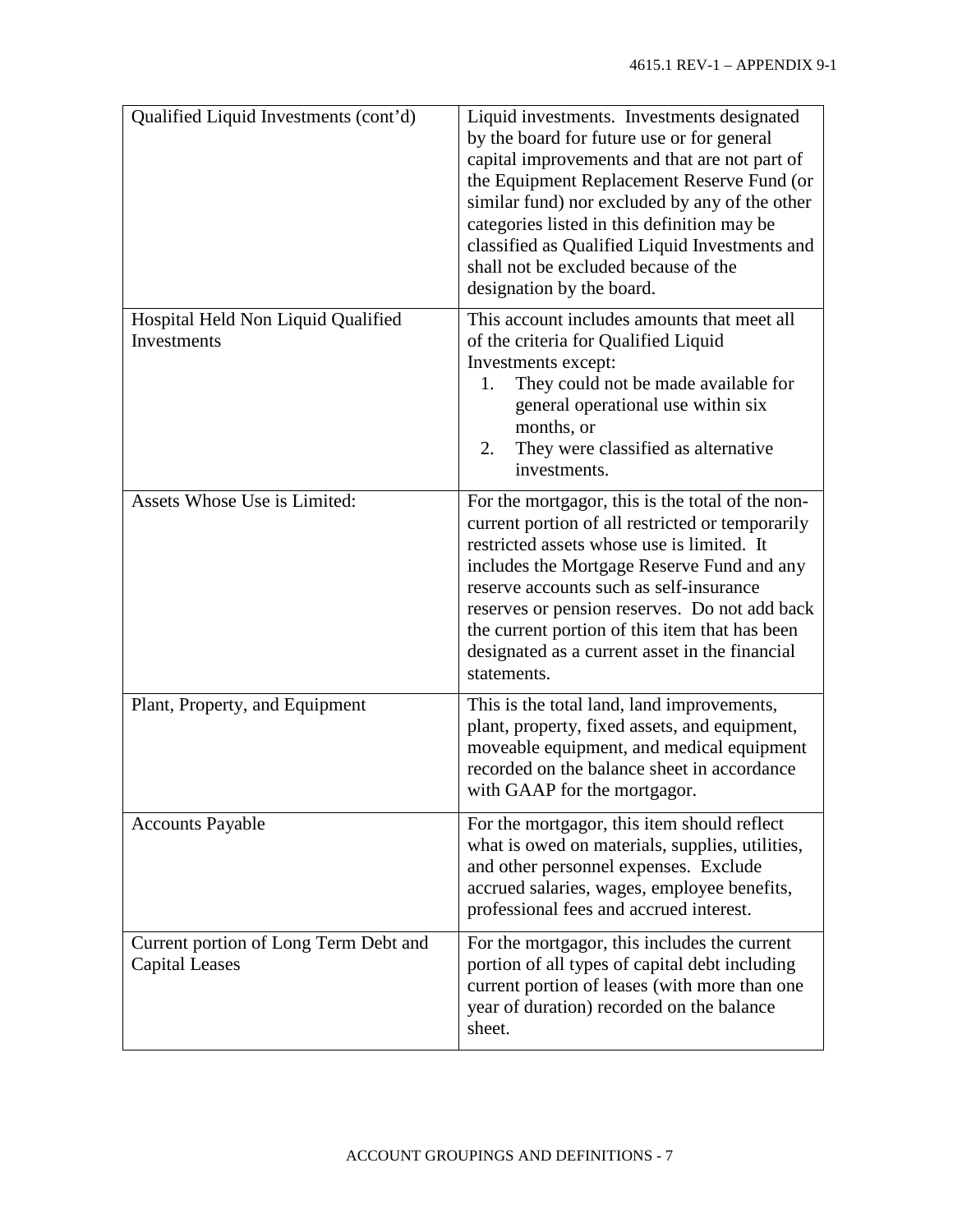| Long Term Debt and Capital Leases<br><b>Quarterly Data Request.</b> | This should include all capital debt that is not<br>included in current liabilities including capital<br>leases and other leases (with more than one<br>year of duration) that are recorded on the<br>balance sheet for the mortgagor. It does not<br>include any related bonds as they are not a part<br>of the mortgagor.<br>Generally Accepted Accounting Principles distinguish the net assets of a corporation with<br>appropriate descriptions depending on the organizational structure of the entity. Section<br>242 uses the following mapping for the treatment of these items and entering data on the |
|---------------------------------------------------------------------|-------------------------------------------------------------------------------------------------------------------------------------------------------------------------------------------------------------------------------------------------------------------------------------------------------------------------------------------------------------------------------------------------------------------------------------------------------------------------------------------------------------------------------------------------------------------------------------------------------------------|
| <b>Unrestricted Net Assets</b>                                      | This should be for only the mortgagor.                                                                                                                                                                                                                                                                                                                                                                                                                                                                                                                                                                            |
|                                                                     | For profit entities<br>Common stock issued and outstanding<br>Common stock shares<br>Retained earnings<br>Paid in capital<br>Partner's capital                                                                                                                                                                                                                                                                                                                                                                                                                                                                    |
|                                                                     | <b>Not-for-Profit entities</b><br><b>Unrestricted Net Assets</b>                                                                                                                                                                                                                                                                                                                                                                                                                                                                                                                                                  |
|                                                                     | <b>Governmental entities</b><br><b>Unrestricted Net assets</b><br>Invested in capital assets net of related debt                                                                                                                                                                                                                                                                                                                                                                                                                                                                                                  |
| <b>Temporarily Restricted</b>                                       | Net Assets marked as temporarily restricted for<br>the mortgagor.                                                                                                                                                                                                                                                                                                                                                                                                                                                                                                                                                 |
| <b>Permanently Restricted</b>                                       | Assets held by a related foundation for the<br>benefit of the hospital may be entered on this<br>line if they appear on the balance sheet,<br>otherwise only enter assets for the Mortgagor.<br>Enter assets restricted as to use.                                                                                                                                                                                                                                                                                                                                                                                |
| Patient Revenue net of contractual<br>allowances and discounts      | Follow Health care industry practice                                                                                                                                                                                                                                                                                                                                                                                                                                                                                                                                                                              |
| <b>Provision for Bad Debts</b>                                      | Bad debts related to patient care in accordance<br>with Healthcare industry practice                                                                                                                                                                                                                                                                                                                                                                                                                                                                                                                              |
| Net Patient Service Revenue net of Bad<br>Debts                     | Follow healthcare industry practice.                                                                                                                                                                                                                                                                                                                                                                                                                                                                                                                                                                              |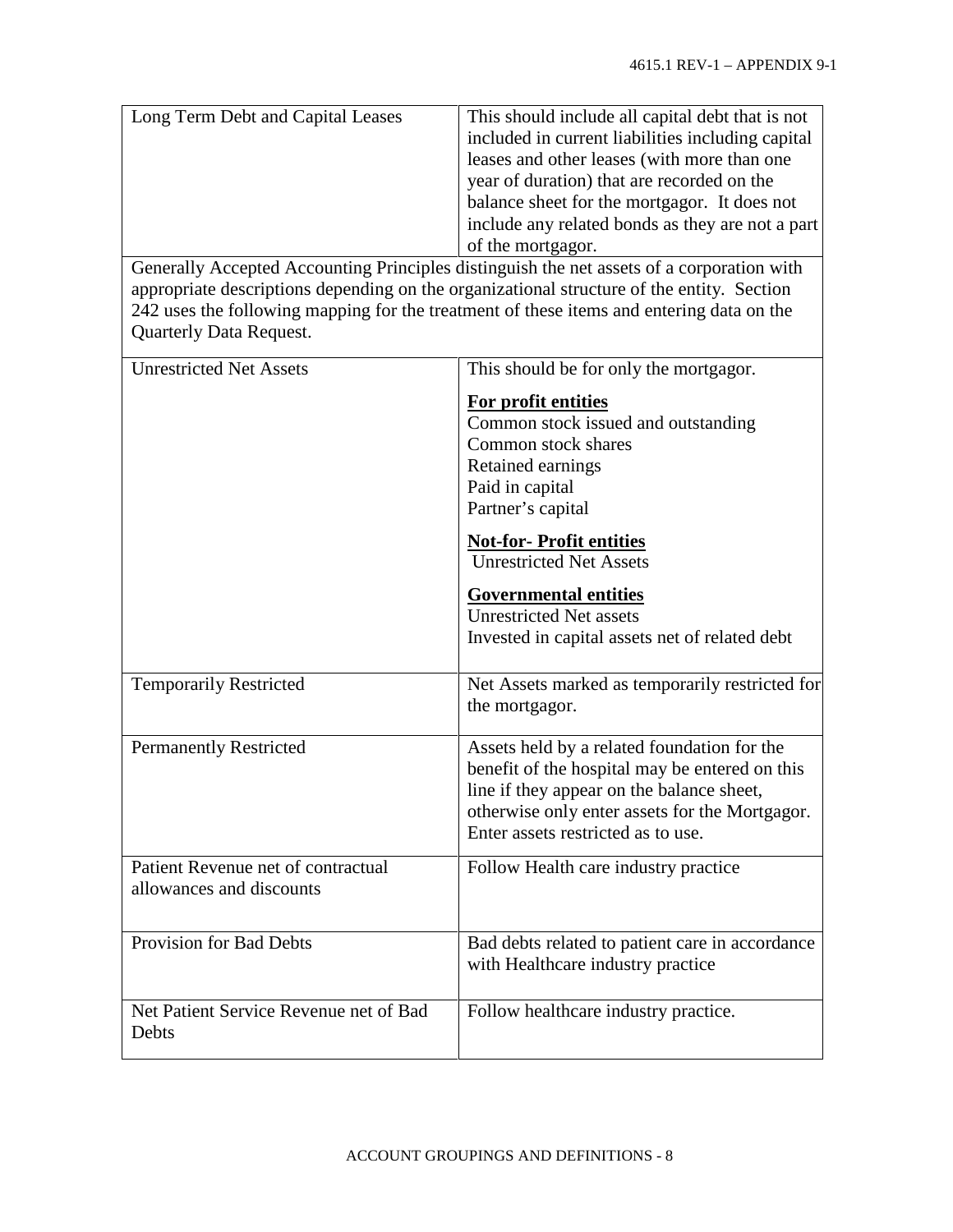| Other operating revenue        | For the mortgagor.<br>(Income from investments, unrestricted<br>contributions, interest income, gains from the<br>sale of assets, non-operating revenues, and<br>extraordinary gains are excluded from<br>operating revenue) In certain case where the<br>dollar amounts are assured, revenues from<br>taxation may be included. <sup>9</sup>              |
|--------------------------------|------------------------------------------------------------------------------------------------------------------------------------------------------------------------------------------------------------------------------------------------------------------------------------------------------------------------------------------------------------|
| <b>Total Operating Revenue</b> | Total operating revenue for the mortgagor.<br>Total Operating Revenue is defined as: Net<br>Patient Service Revenue plus Other Operating<br>Revenue                                                                                                                                                                                                        |
| Salaries and wages             | Salaries and wages for non-physician<br>employees for the mortgagor.                                                                                                                                                                                                                                                                                       |
| Physician salaries and wages   | Employee physician salary and wages<br>including call pay. (Do not include physicians<br>acting in a non-medical capacity such as the<br>CEO). Include emergency department,<br>medical directors, hospitalists, physicians<br>working in clinics and other employee<br>physicians.                                                                        |
| <b>Employee Benefits</b>       | Enter employee benefits if available.                                                                                                                                                                                                                                                                                                                      |
| Professional Fees              | Professional fees are defined as contract<br>physicians.                                                                                                                                                                                                                                                                                                   |
| Supplies                       | Catch-all category, include all expenses that do<br>not fit elsewhere.                                                                                                                                                                                                                                                                                     |
| Non-operating income           | Income from investments, unrestricted<br>contributions, interest income, gains from the<br>sale of assets, non-operating revenues,<br>extraordinary gains, gains from subsidiaries<br>excluded from the mortgagor, grant revenues<br>(when there is not an offsetting expense), and<br>tax revenues <sup>10</sup> are examples of non operating<br>income. |

<span id="page-11-0"></span><sup>&</sup>lt;sup>9</sup> Tax fee programs where a hospital pays a "fee or contribution" and then receives increased Disproportionate Share Funds back may be included in Other Operating Income. Other tax revenue may be included if permitted by HUD.

<span id="page-11-1"></span><sup>&</sup>lt;sup>10</sup> Tax fee programs where a hospital pays a "fee or contribution" and then receives increased Disproportionate Share Funds back may be included in Other Operating Income. Other tax revenue may be included if permitted by HUD.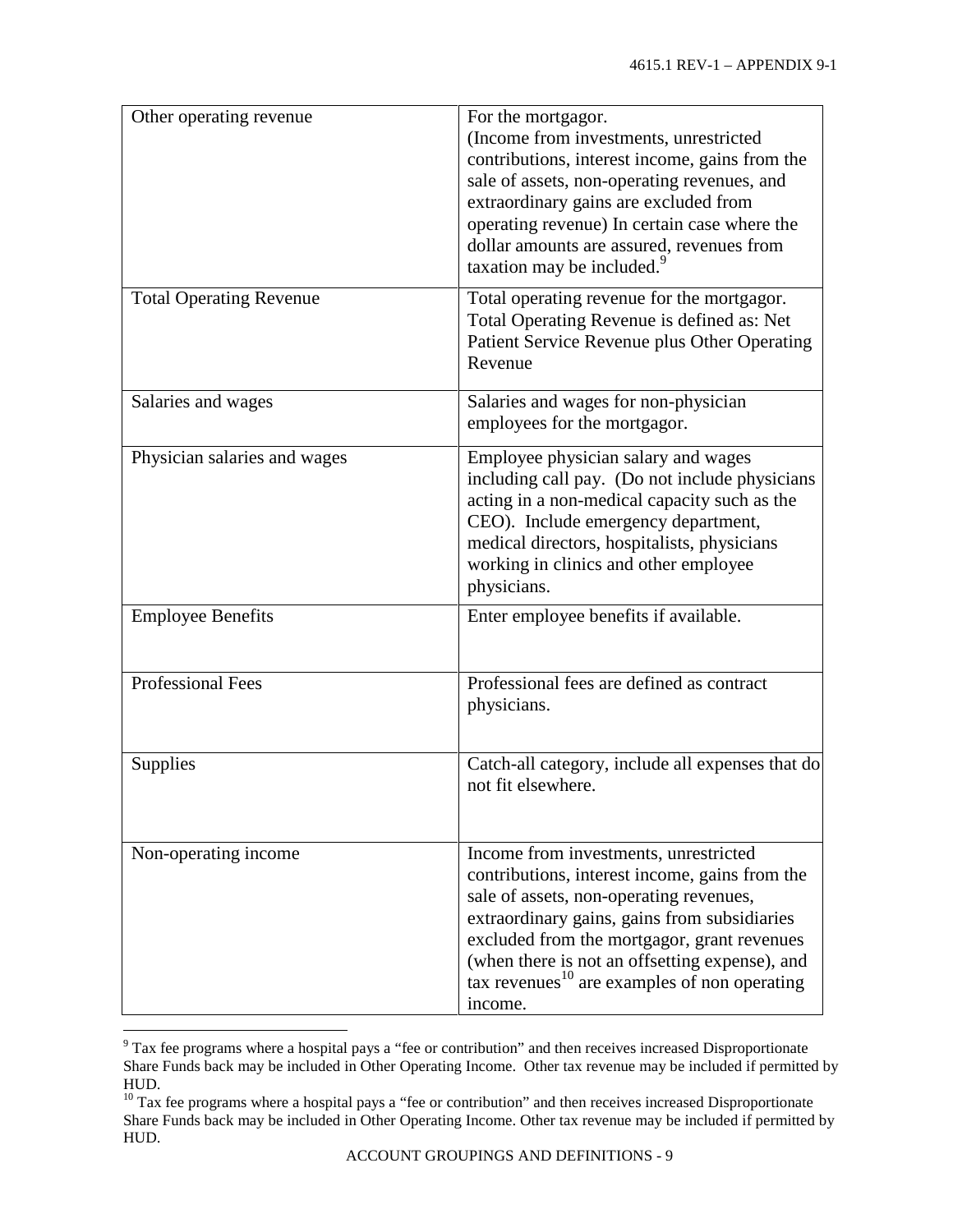| Net Income                                   | Net Income                                                                                                                                                                                                                                                                                                                                                                                                                                                                                                                                                                                           |  |  |  |
|----------------------------------------------|------------------------------------------------------------------------------------------------------------------------------------------------------------------------------------------------------------------------------------------------------------------------------------------------------------------------------------------------------------------------------------------------------------------------------------------------------------------------------------------------------------------------------------------------------------------------------------------------------|--|--|--|
|                                              | Revenues in excess of expenses                                                                                                                                                                                                                                                                                                                                                                                                                                                                                                                                                                       |  |  |  |
| <b>Related Entity Liquid Investments</b>     | <i>Investments</i> that are held by a Financially<br>Related Organization as defined by GAAP, and<br>(1) can be made available to the Mortgagor,<br>(2) are designated for the sole benefit of the<br>Mortgagor,<br>(3) are included in the audited financial<br>statements of the Mortgagor as Beneficial<br>Interest in Net Assets Held by a<br>Financially Related Organization,<br>(4) are unencumbered, and<br>$(5)$ have a:<br>(a) stated maturity of six months or less,<br>plus<br>(b) the estimated liquidation value of<br>investments which could be liquidated<br>within $six(6)$ months |  |  |  |
| <b>Related Entity Non-liquid Investments</b> | Investments that meet the definition of Related<br>Entity Liquid Investments except for condition<br>(5).                                                                                                                                                                                                                                                                                                                                                                                                                                                                                            |  |  |  |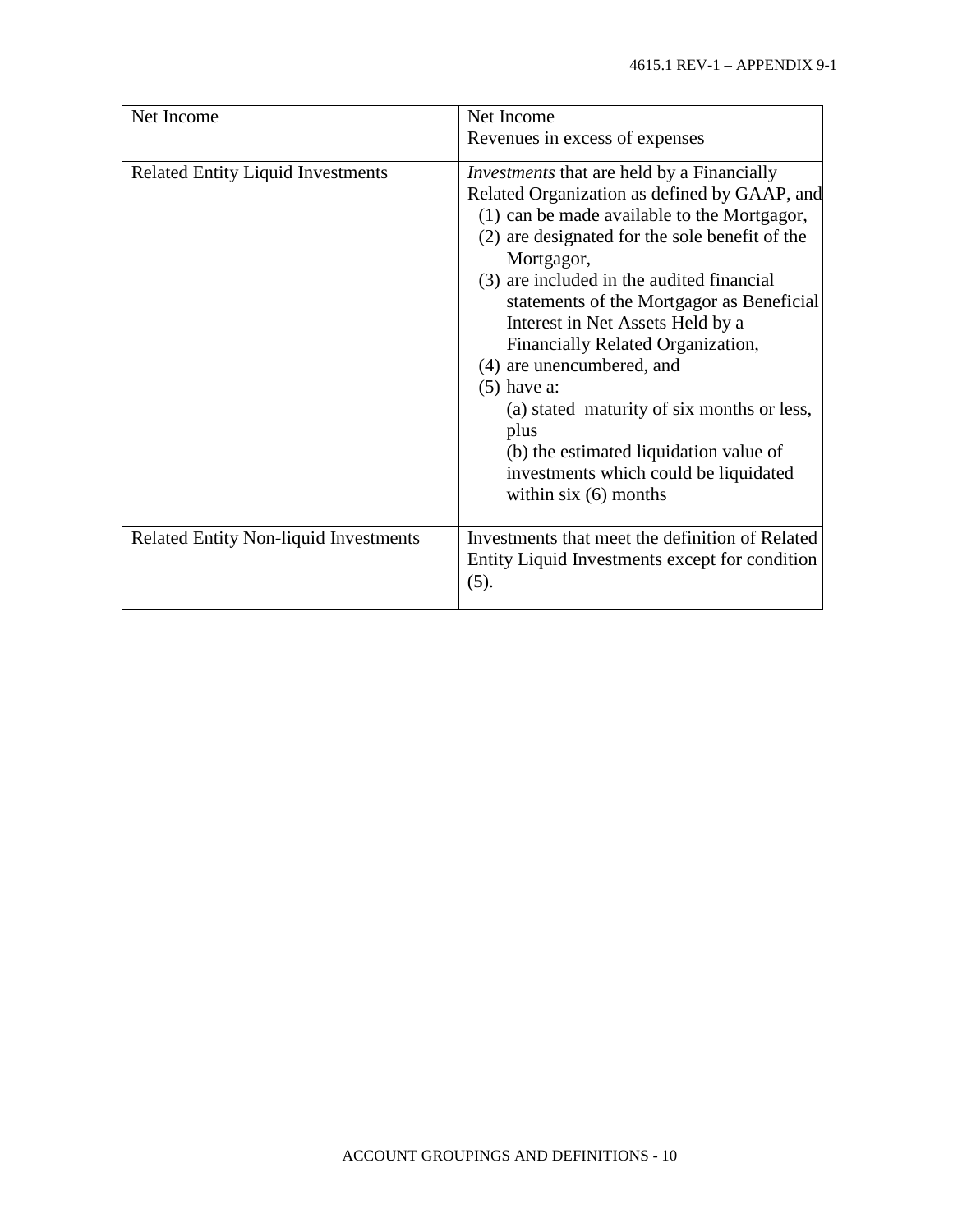# **APPENDIX 9-2**

# **SAMPLE REPORTS**

(See following pages)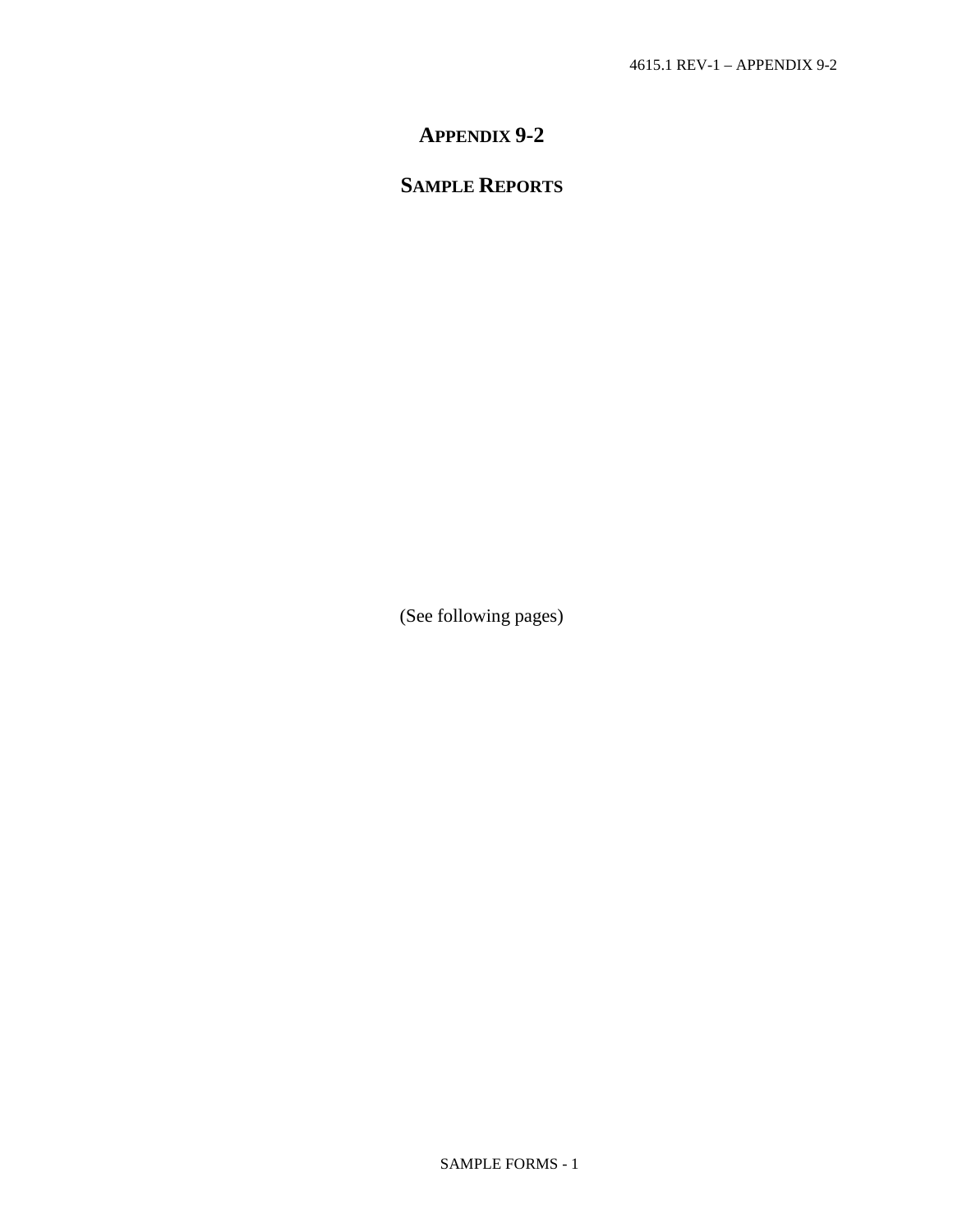# **ABC Hospital Consolidated Financial Statements and Supplementary Information December 31, 20xx and 20xx**

Selected Sample Pages for Illustrative Purposes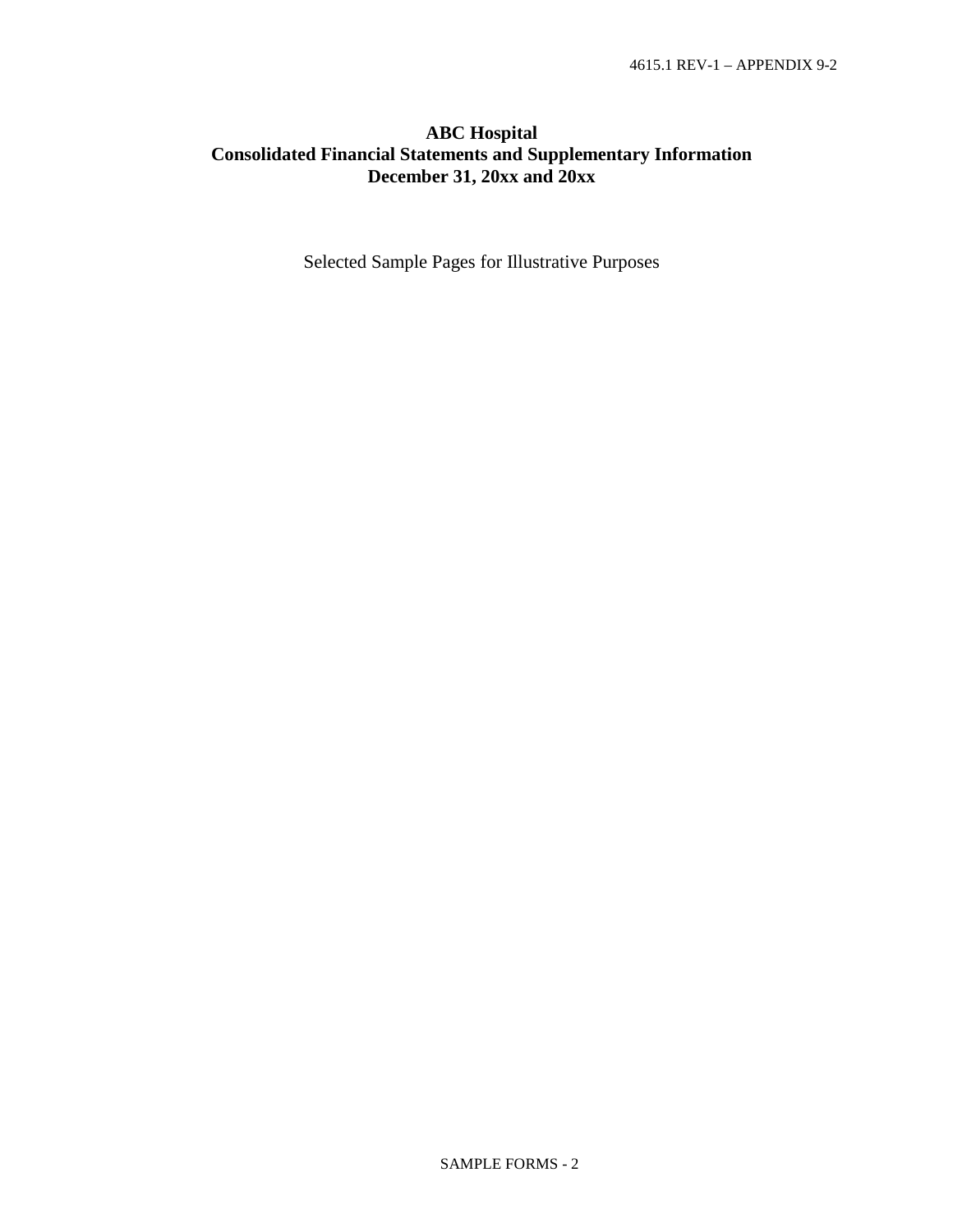## **ABC Hospital** (Sample Not-For-Profit) Balance Sheet of Mortgagor Date

|                                                              | <b>Mortgagor</b> | Other<br><b>Activities</b> | Consolidated<br><b>Health System</b> |
|--------------------------------------------------------------|------------------|----------------------------|--------------------------------------|
| <b>Assets</b>                                                |                  |                            |                                      |
| <b>Current Assets:</b>                                       |                  |                            |                                      |
| Cash and Cash equivalents                                    | <b>XXX</b>       | <b>XXX</b>                 | <b>XXX</b>                           |
| <b>Gross Patient Receivables</b>                             | <b>XXX</b>       | <b>XXX</b>                 | <b>XXX</b>                           |
| less allowance for uncollectible accounts                    |                  |                            |                                      |
| and contractual allowances                                   | <b>XXX</b>       | <b>XXX</b>                 | <b>XXX</b>                           |
| <b>Net Patient Receivables</b>                               | <b>XXX</b>       | <b>XXX</b>                 | <b>XXX</b>                           |
| <b>Other Receivables</b>                                     | <b>XXX</b>       | <b>XXX</b>                 | <b>XXX</b>                           |
| Inventories                                                  | <b>XXX</b>       | <b>XXX</b>                 | <b>XXX</b>                           |
| <b>Other Current Assets</b>                                  | XXX              | XXX                        | XXX                                  |
| <b>Total Current Assets</b>                                  | <b>XXX</b>       | <b>XXX</b>                 | <b>XXX</b>                           |
| Qualified Liquid Investments <sup>11</sup>                   | <b>XXX</b>       | <b>XXX</b>                 | <b>XXX</b>                           |
| Hospital Held Non Liquid Qualified Investments <sup>12</sup> | <b>XXX</b>       | <b>XXX</b>                 | <b>XXX</b>                           |
| Other Long Term Investments                                  | <b>XXX</b>       | <b>XXX</b>                 | <b>XXX</b>                           |
| Investments Limited as to Use <sup>13</sup>                  | <b>XXX</b>       | <b>XXX</b>                 | <b>XXX</b>                           |
| Net Property and Equipment                                   | <b>XXX</b>       | <b>XXX</b>                 | <b>XXX</b>                           |
| <b>Other Assets</b>                                          | XXX              | XXX                        | XXX                                  |
| <b>Total Assets</b>                                          | <b>XXX</b>       | <b>XXX</b>                 | <b>XXX</b>                           |

<span id="page-15-0"></span><sup>&</sup>lt;sup>11</sup> Qualified Liquid Investments are used for certain ratios, if they can be clearly identified in the audit report. See the rider to the Regulatory agreement for a definition of Qualified Liquid Investments. Qualified Liquid Investments, Hospital Held Non Liquid Qualified Investments, and Other Long Term investments may make up a single line item on the Consolidated Financial Statements, but be broken into separate line items on the consolidating schedule.

<span id="page-15-1"></span><sup>&</sup>lt;sup>12</sup> If required by covenants

<span id="page-15-2"></span><sup>&</sup>lt;sup>13</sup> Cash and investments restricted as to purpose related to a bond issuance or backing a letter of credit supporting a bond issuance should be classified as Other Activities. Cash and Investments restricted as to purpose by the FHA insured loan such as the Mortgage Reserve Fund should be classified as Mortgagor. Cash or investments backing a letter of credit should be classified as limited as to use.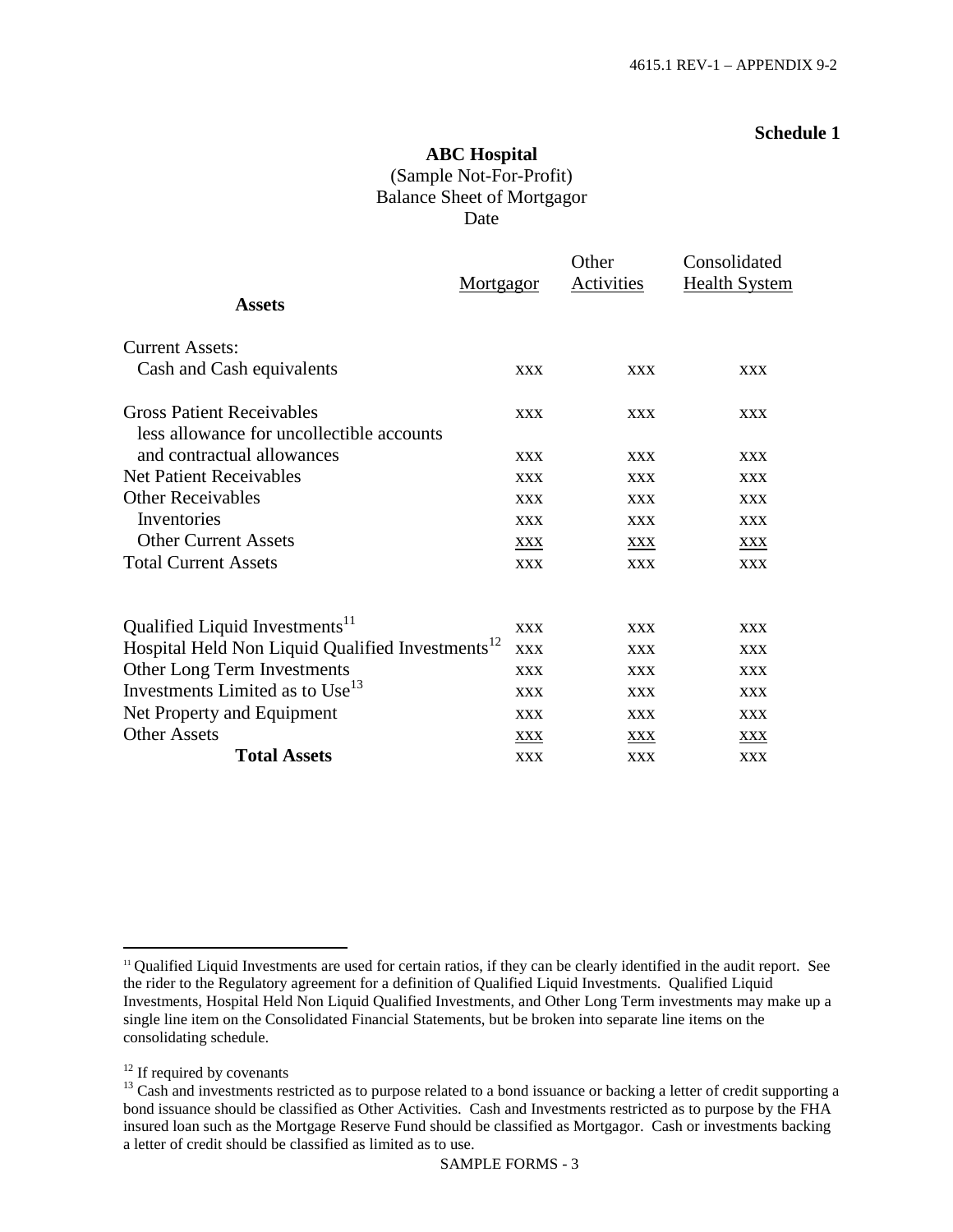## **Schedule 1 (cont.)**

# **ABC Hospital** (Sample Not-For-Profit) Balance Sheet of Mortgagor Date

|                                                                  | Mortgagor  | Other<br>Activities | Consolidated<br><b>Health System</b> |
|------------------------------------------------------------------|------------|---------------------|--------------------------------------|
| <b>Liabilities and Net Assets</b>                                |            |                     |                                      |
| <b>Current Liabilities</b>                                       |            |                     |                                      |
| <b>Current Portion of Long Term Debt</b>                         | <b>XXX</b> | <b>XXX</b>          | <b>XXX</b>                           |
| <b>Accounts Payable and Accrued Liabilities</b>                  | <b>XXX</b> | <b>XXX</b>          | <b>XXX</b>                           |
| Accrued interest payable                                         | <b>XXX</b> | <b>XXX</b>          | <b>XXX</b>                           |
| <b>Accrued Salaries &amp; Benefits</b>                           | <b>XXX</b> | <b>XXX</b>          | <b>XXX</b>                           |
| Due to Affiliates                                                | <b>XXX</b> | <b>XXX</b>          | <b>XXX</b>                           |
| Payables to third-party payors                                   | <b>XXX</b> | <b>XXX</b>          | <b>XXX</b>                           |
| <b>Other Current Liabilities</b>                                 | XXX        | XXX                 | <b>XXX</b>                           |
| <b>Total Current Liabilities</b>                                 | <b>XXX</b> | <b>XXX</b>          | <b>XXX</b>                           |
| Long-term debt $\&$ leases, net of current portion <sup>14</sup> | <b>XXX</b> | <b>XXX</b>          | <b>XXX</b>                           |
| Other Long-term debt                                             | XXX        | XXX                 | <b>XXX</b>                           |
| <b>Total Liabilities</b>                                         | <b>XXX</b> | <b>XXX</b>          | <b>XXX</b>                           |
| <b>Net Assets</b>                                                |            |                     |                                      |
| <b>Unrestricted Net Assets</b>                                   | <b>XXX</b> | <b>XXX</b>          | <b>XXX</b>                           |
| <b>Temporarily Restricted Net Assets</b>                         | <b>XXX</b> | <b>XXX</b>          | <b>XXX</b>                           |
| <b>Permanently Restricted Net Assets</b>                         | <b>XXX</b> | <b>XXX</b>          | <b>XXX</b>                           |
| <b>Total Net Assets</b>                                          | <b>XXX</b> | <b>XXX</b>          | <b>XXX</b>                           |
| <b>Total Liabilities and Net Assets</b>                          | <b>XXX</b> | <b>XXX</b>          | <b>XXX</b>                           |

<span id="page-16-0"></span><sup>&</sup>lt;sup>14</sup> The unpaid principle balance (less the current portion) of the FHA insured note will be listed under the Mortgagor. Any amounts outstanding on a bond issuance will be listed as Other Activities.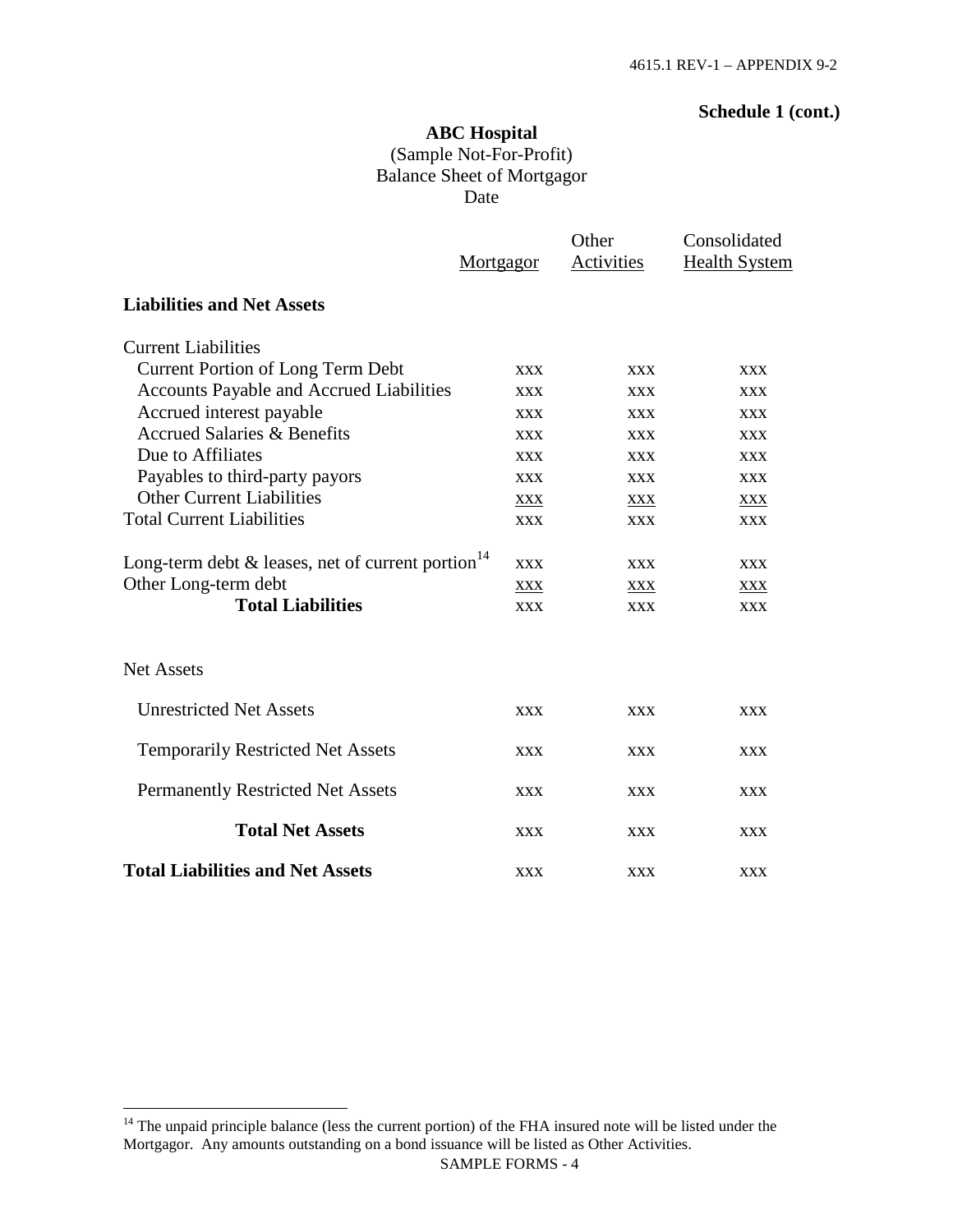## **[or for a for-profit entity]**

|                                                                                  | Mortgagor  | Other<br>Activities | Consolidated<br><b>Health System</b> |
|----------------------------------------------------------------------------------|------------|---------------------|--------------------------------------|
| <b>Shareholder's Equity</b>                                                      |            |                     |                                      |
| Common Stock, \$20 par value; authorized<br>5,000 shares; issued and outstanding |            |                     |                                      |
| $3,500$ shares                                                                   | XXX        | XXX                 | XXX                                  |
| Additional paid in capital                                                       | XXX        | XXX                 | XXX                                  |
| <b>Retained Earnings</b>                                                         | <b>XXX</b> | XXX                 | <b>XXX</b>                           |
| Total Shareholder's Equity                                                       | XXX        | XXX                 | <b>XXX</b>                           |
| <b>Total Liabilities and Shareholder's Equity</b>                                | XXX        | XXX                 | XXX                                  |

## **[or for a Hospital Authority]**

# **Equity Section of Hospital Authority Balance Sheet[15](#page-17-0)**

|                                                     | Mortgagor  | Other<br>Activities | Consolidated<br><b>Health System</b> |
|-----------------------------------------------------|------------|---------------------|--------------------------------------|
| <b>Fund Balance</b>                                 |            |                     |                                      |
| Unrestricted                                        | XXX        | <b>XXX</b>          | XXX                                  |
| Invested in capital assets net of related debt      | XXX        | <b>XXX</b>          | <b>XXX</b>                           |
| Restricted:                                         |            |                     |                                      |
| <b>Expendable for Capital Acquisitions</b>          | <b>XXX</b> | <b>XXX</b>          | <b>XXX</b>                           |
| <b>Expendable for Research</b>                      | <b>XXX</b> | <b>XXX</b>          | <b>XXX</b>                           |
| <b>Expendable for Specific Operating Activities</b> | <b>XXX</b> | <b>XXX</b>          | <b>XXX</b>                           |
| Expendable for debt service                         | <b>XXX</b> | <b>XXX</b>          | <b>XXX</b>                           |
| <b>Total Restricted</b>                             | <b>XXX</b> | <b>XXX</b>          | <b>XXX</b>                           |
| <b>Total Fund Balance</b>                           | XXX        | <b>XXX</b>          | <b>XXX</b>                           |
| <b>Total Liabilities and Fund Balance</b>           | XXX        | XXX                 | XXX                                  |

<span id="page-17-0"></span><sup>&</sup>lt;sup>15</sup> Review chart of accounts classification:

Invested in capital assets – goes to Unrestricted Net Assets ; Expendable for Capital acquisitions, Specific operating activities, and research – goes to Temporarily Restricted Net Assets; Restricted, Donor Restricted, or Restricted for debt service goes to Restricted Net Assets on the Quarterly Data Request.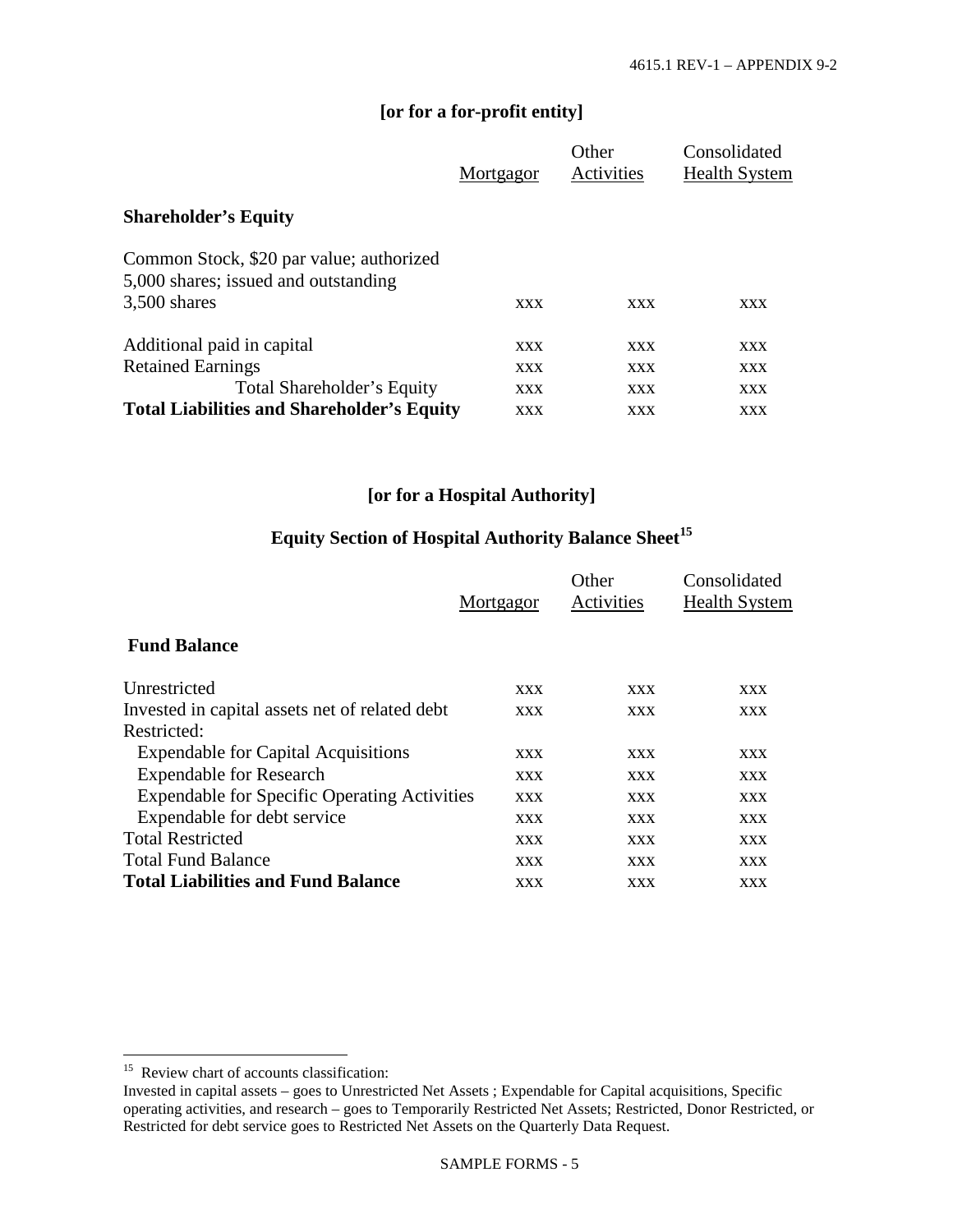#### **Schedule 2A**

## **ABC Hospital** Sample Not-For-Profit Statement of Operations of Mortgagor Year Ended \_\_\_\_\_\_\_\_\_\_\_

|                                               |            | Other      | Consolidated         |
|-----------------------------------------------|------------|------------|----------------------|
|                                               | Mortgagor  | Activities | <b>Health System</b> |
| <b>Revenue:</b>                               |            |            |                      |
| Net Inpatient Revenue                         | XXX        | XXX        | XXX                  |
| <b>Net Outpatient Revenue</b>                 | <b>XXX</b> | <b>XXX</b> | <b>XXX</b>           |
| <b>Patient Service Revenue</b>                |            |            |                      |
| (net of contractual allowances                |            |            |                      |
| and discounts)                                | <b>XXX</b> | <b>XXX</b> | XXX                  |
| <b>Provision for Bad Debts</b>                | <b>XXX</b> | <b>XXX</b> | XXX                  |
| <b>Net Patient Service Revenue</b>            | <b>XXX</b> | <b>XXX</b> | <b>XXX</b>           |
| <b>Other Operating Revenue</b>                | <b>XXX</b> | XXX        | <b>XXX</b>           |
| <b>Total Operating Revenue</b>                | <b>XXX</b> | <b>XXX</b> | <b>XXX</b>           |
| <b>Operating Expenses</b>                     |            |            |                      |
| Salaries and Wages                            | <b>XXX</b> | XXX        | XXX                  |
| Physician Salaries and Wages                  | <b>XXX</b> | XXX        | XXX                  |
| Employee benefits                             | <b>XXX</b> | <b>XXX</b> | <b>XXX</b>           |
| <b>Professional Fees</b>                      | <b>XXX</b> | <b>XXX</b> | <b>XXX</b>           |
| Supplies                                      | <b>XXX</b> | <b>XXX</b> | XXX                  |
| <b>Bad Debts</b>                              | <b>XXX</b> | <b>XXX</b> | <b>XXX</b>           |
| Interest                                      | XXX        | <b>XXX</b> | XXX                  |
| Depreciation and Amortization                 | <b>XXX</b> | XXX        | <b>XXX</b>           |
| Other                                         | <b>XXX</b> | <b>XXX</b> | <b>XXX</b>           |
| <b>Total Expense from Operations</b>          | <b>XXX</b> | <b>XXX</b> | <b>XXX</b>           |
| Operating Income (loss)                       | <b>XXX</b> | <b>XXX</b> | <b>XXX</b>           |
| Non-operating Revenue (Expense) <sup>16</sup> |            |            |                      |
| <b>Investment Income</b>                      | XXX        | <b>XXX</b> | XXX                  |
| Contributions                                 | XXX        | XXX        | XXX                  |
| Provision for income taxes                    | <b>XXX</b> | XXX        | <b>XXX</b>           |
| Other                                         | XXX        | XXX        | XXX                  |
| <b>Total Non-Operating Income (loss)</b>      | <b>XXX</b> | <b>XXX</b> | <b>XXX</b>           |
| <b>Excess of Revenue over Expenses</b>        | <b>XXX</b> | XXX        | XXX                  |
| Unrealized gains and losses on other than     |            |            |                      |
| trading securities                            | <b>XXX</b> | <b>XXX</b> | <b>XXX</b>           |
| Net assets released from restriction used     |            |            |                      |
| for purchase of property $&$ equipment        | <b>XXX</b> | <b>XXX</b> | <b>XXX</b>           |
| Transfers from (or to) parent                 | <b>XXX</b> | XXX        | <b>XXX</b>           |
| Increase in unrestricted net assets           | <b>XXX</b> | <b>XXX</b> | XXX                  |

<span id="page-18-0"></span><sup>&</sup>lt;sup>16</sup> Note per the Regulatory Agreement that investment income, contributions, tax revenue are classified as nonoperating income.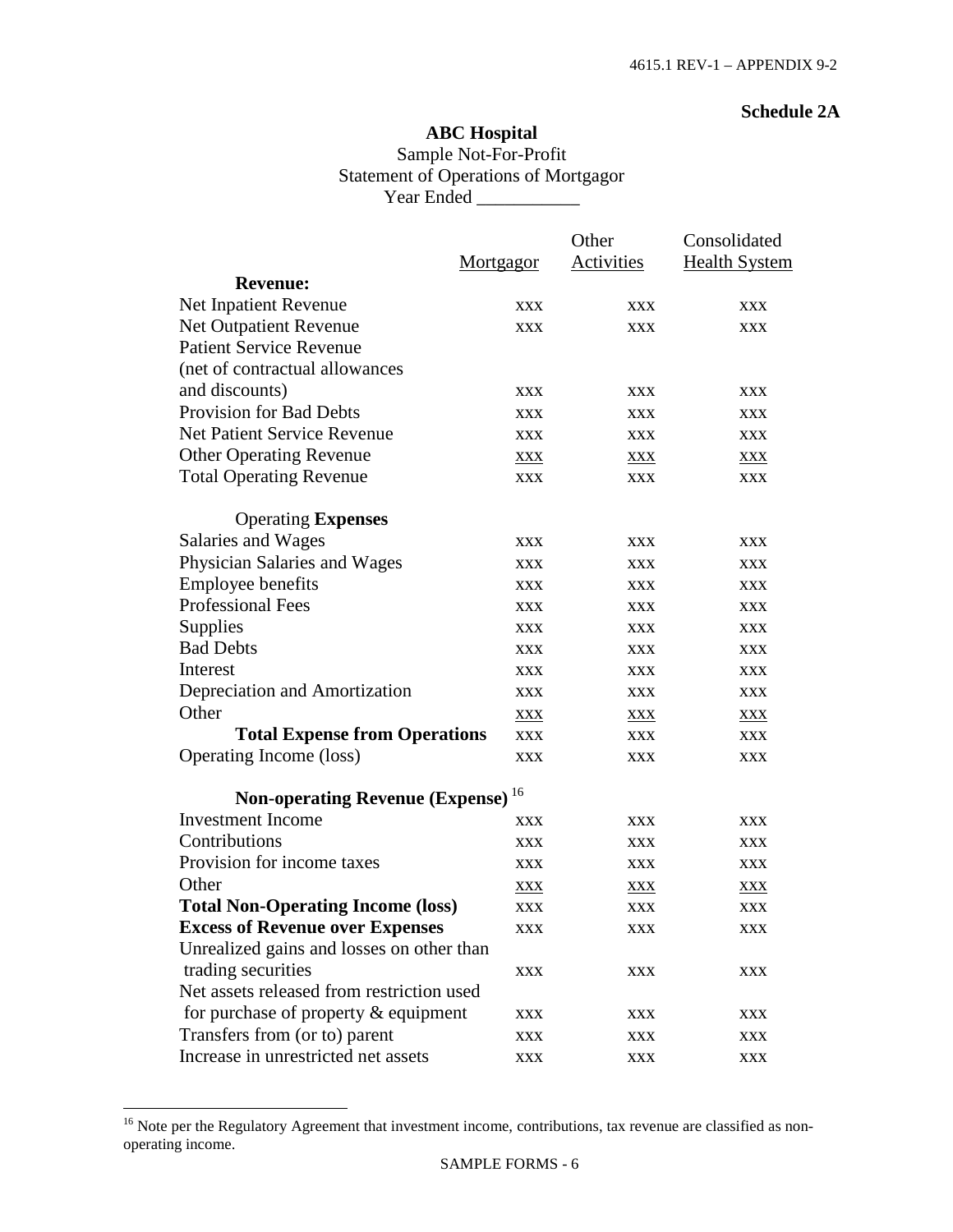#### **Schedule 2B**

## **ABC Hospital** Sample For-Profit Statement of Operations of Mortgagor Year Ended \_\_\_\_\_\_\_\_\_\_\_

|                                           |            | Other      | Consolidated         |
|-------------------------------------------|------------|------------|----------------------|
|                                           | Mortgagor  | Activities | <b>Health System</b> |
| <b>Revenue:</b>                           |            |            |                      |
| Net Inpatient Revenue                     | <b>XXX</b> | <b>XXX</b> | <b>XXX</b>           |
| Net Outpatient Revenue                    | <b>XXX</b> | <b>XXX</b> | <b>XXX</b>           |
| <b>Patient Service Revenue</b>            |            |            |                      |
| (net of contractual allowances            |            |            |                      |
| and discounts)                            | <b>XXX</b> | <b>XXX</b> | <b>XXX</b>           |
| <b>Provision for Bad Debts</b>            | <b>XXX</b> | XXX        | <b>XXX</b>           |
| <b>Net Patient Service Revenue</b>        | <b>XXX</b> | <b>XXX</b> | <b>XXX</b>           |
| <b>Other Operating Revenue</b>            | <b>XXX</b> | <u>XXX</u> | <b>XXX</b>           |
| <b>Total Operating Revenue</b>            | <b>XXX</b> | <b>XXX</b> | <b>XXX</b>           |
| <b>Expenses</b>                           |            |            |                      |
| Salaries and Wages                        | <b>XXX</b> | <b>XXX</b> | <b>XXX</b>           |
| Physician Salaries and Wages              | <b>XXX</b> | <b>XXX</b> | <b>XXX</b>           |
| <b>Employee benefits</b>                  | <b>XXX</b> | <b>XXX</b> | <b>XXX</b>           |
| <b>Professional Fees</b>                  | <b>XXX</b> | <b>XXX</b> | <b>XXX</b>           |
| Supplies                                  | <b>XXX</b> | <b>XXX</b> | <b>XXX</b>           |
| <b>Bad Debts</b>                          | <b>XXX</b> | <b>XXX</b> | <b>XXX</b>           |
| Interest                                  | <b>XXX</b> | <b>XXX</b> | <b>XXX</b>           |
| Depreciation and Amortization             | <b>XXX</b> | <b>XXX</b> | <b>XXX</b>           |
| Other                                     | XXX        | XXX        | XXX                  |
| <b>Total Expenses</b>                     | <b>XXX</b> | <b>XXX</b> | <b>XXX</b>           |
| Operating Income (loss)                   | <b>XXX</b> | <b>XXX</b> | <b>XXX</b>           |
| Non-operating Income (loss) <sup>17</sup> |            |            |                      |
| <b>Investment Income</b>                  | <b>XXX</b> | <b>XXX</b> | <b>XXX</b>           |
| Provision for income taxes                | <b>XXX</b> | <b>XXX</b> | <b>XXX</b>           |
| Other                                     | XXX        | XXX        | XXX                  |
| <b>Total Non-Operating Income (loss)</b>  | <b>XXX</b> | <b>XXX</b> | <b>XXX</b>           |
| <b>Net Income (loss)</b>                  | <b>XXX</b> | <b>XXX</b> | <b>XXX</b>           |
| Retained earnings, beginning of year      | <b>XXX</b> | <b>XXX</b> | <b>XXX</b>           |
| Retained earnings, end of year            | <b>XXX</b> | <b>XXX</b> | XXX                  |

<span id="page-19-0"></span> $17$  Note per the Regulatory Agreement that investment income, contributions, tax revenue are classified as nonoperating income.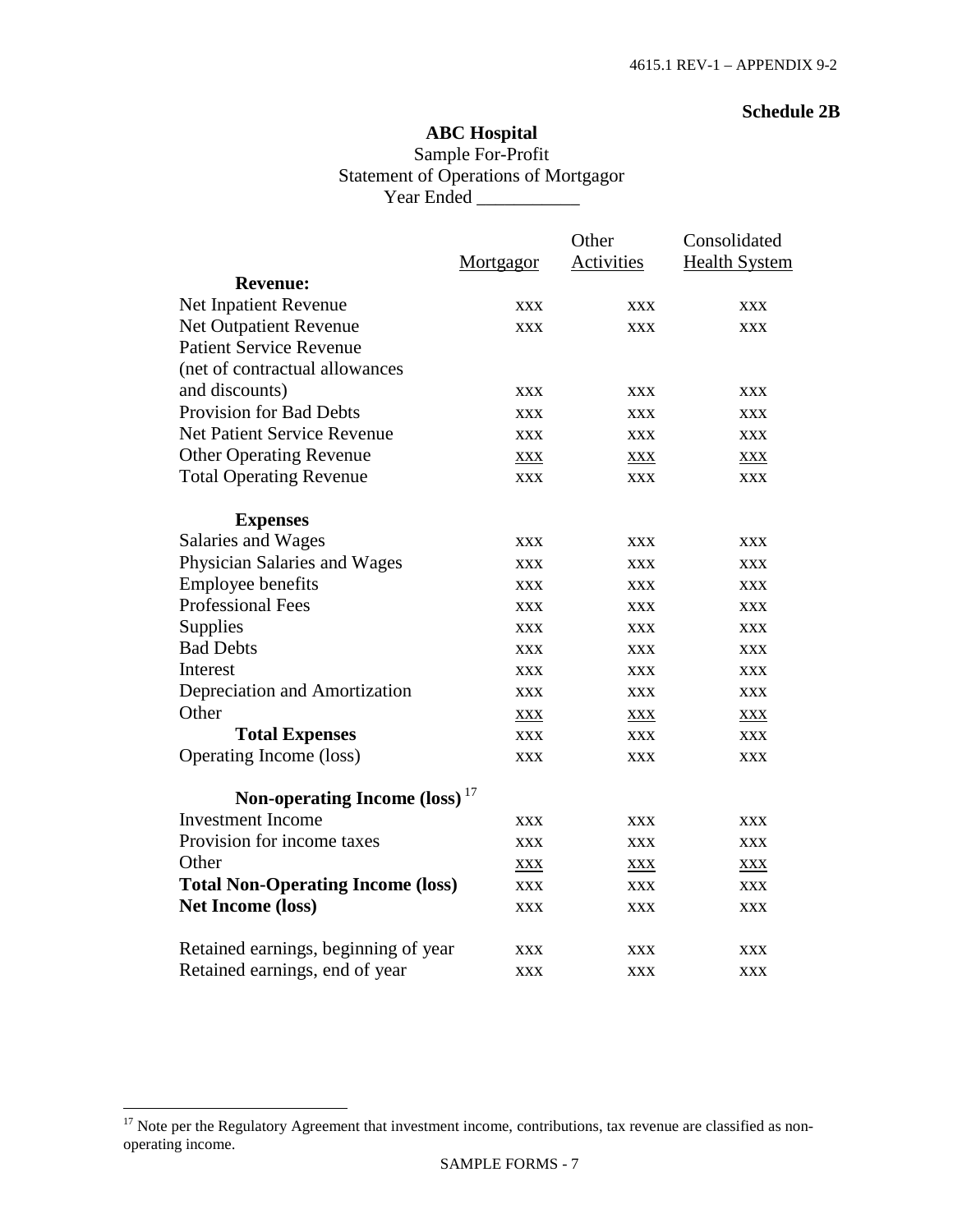## **ABC Hospital** Sample Not-For-Profit Statement of Cash Flows of Mortgagor Year Ended \_\_\_\_\_\_\_\_\_\_\_

|                                                       |            | Other      | Consolidated         |
|-------------------------------------------------------|------------|------------|----------------------|
|                                                       | Mortgagor  | Activities | <b>Health System</b> |
| <b>Operating Activities</b>                           |            |            |                      |
| Change in net assets<br><b>XXX</b>                    | <b>XXX</b> | <b>XXX</b> |                      |
| Adjustments to reconcile change in net assets to net  |            |            |                      |
| cash provided by (used in) operating<br>activities:   |            |            |                      |
| Depreciation and Amortization                         | <b>XXX</b> | <b>XXX</b> | <b>XXX</b>           |
| <b>Bad debts</b>                                      | <b>XXX</b> | <b>XXX</b> | <b>XXX</b>           |
| Change in operating assets and liabilities:           |            |            |                      |
| <b>Accounts Receivable</b>                            | <b>XXX</b> | <b>XXX</b> | <b>XXX</b>           |
| Other receivables                                     | <b>XXX</b> | <b>XXX</b> | <b>XXX</b>           |
| Inventories                                           | <b>XXX</b> | <b>XXX</b> | <b>XXX</b>           |
| <b>Other Current Assets</b>                           | <b>XXX</b> | <b>XXX</b> | <b>XXX</b>           |
| Accounts payable & accrued liabilities                | <b>XXX</b> | <b>XXX</b> | XXX                  |
| Other Current liabilities                             | <b>XXX</b> | <b>XXX</b> | <b>XXX</b>           |
| Net cash provided by (used in) operations             | <b>XXX</b> | <b>XXX</b> | <b>XXX</b>           |
| <b>Investing Activities:</b>                          |            |            |                      |
| <b>Purchases of Investments</b>                       | <b>XXX</b> | <b>XXX</b> | <b>XXX</b>           |
| Proceeds from sale of property                        | <b>XXX</b> | <b>XXX</b> | <b>XXX</b>           |
| Capital expenditures                                  | <b>XXX</b> | <b>XXX</b> | <b>XXX</b>           |
| Purchases of assets limited as to use                 | <b>XXX</b> | <b>XXX</b> | <b>XXX</b>           |
| Net cash used in investing activities                 | <b>XXX</b> | <b>XXX</b> | <b>XXX</b>           |
| Cash Flows from financing activities:                 |            |            |                      |
| Due to (Due from) affiliates                          | <b>XXX</b> | <b>XXX</b> | <b>XXX</b>           |
| Principle payments on long term obligations           | <b>XXX</b> | <b>XXX</b> | <b>XXX</b>           |
| Proceeds from construction loan                       | <b>XXX</b> | <b>XXX</b> | <b>XXX</b>           |
| Proceeds from additional contributed capital          | <b>XXX</b> | <b>XXX</b> | <b>XXX</b>           |
| Net cash provided by (used in) financing activity xxx |            | <b>XXX</b> | <b>XXX</b>           |
| Net increase (decrease) in cash                       | <b>XXX</b> | <b>XXX</b> | <b>XXX</b>           |
| Cash at beginning of year                             | <b>XXX</b> | <b>XXX</b> | <b>XXX</b>           |
| Cash at end of year                                   | <b>XXX</b> | XXX        | XXX                  |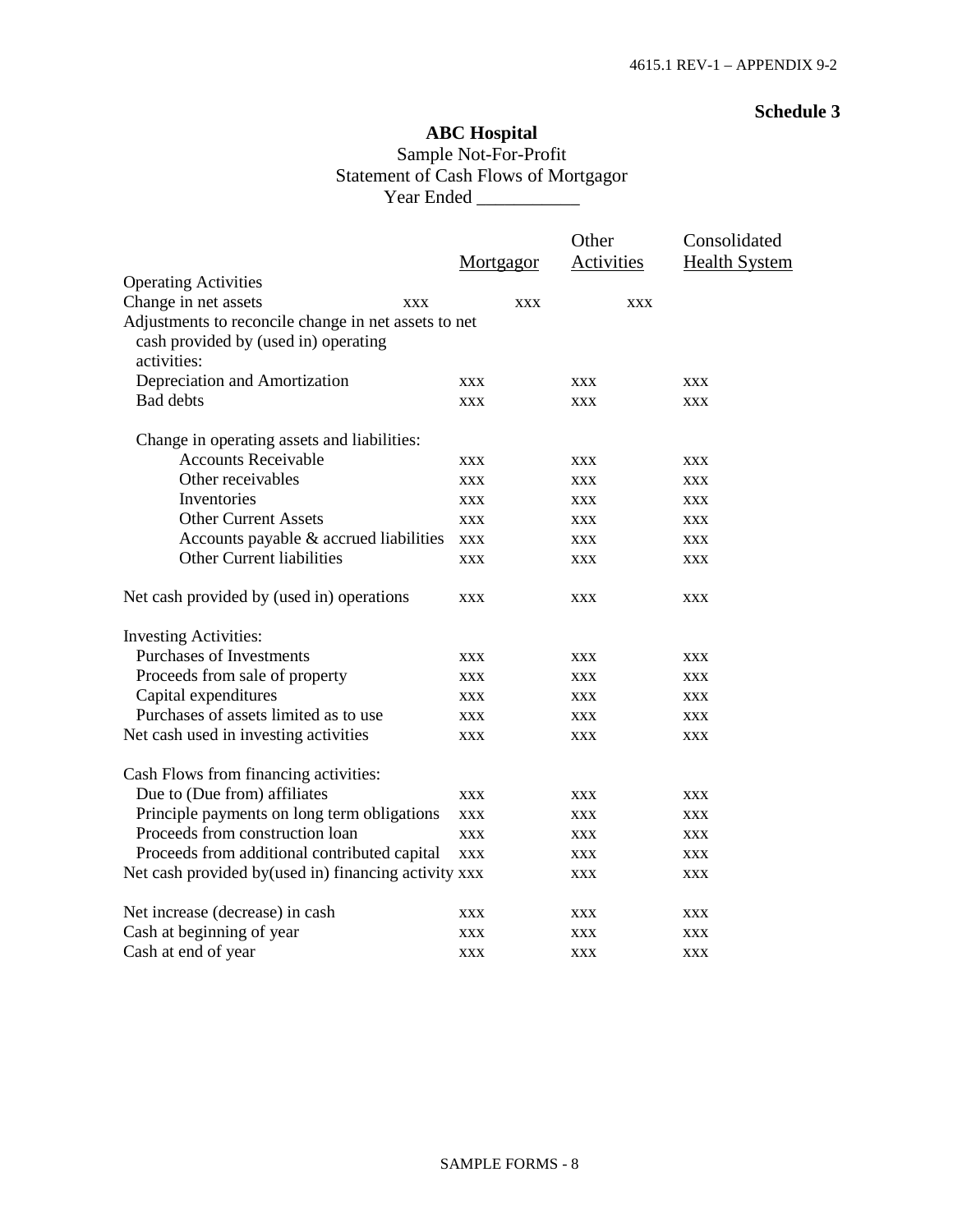### **ABC Hospital** Sample Schedule of Property and Equipment of Mortgagor Date

Property and equipment and estimated useful lives (in years) are summarized as follows as of

 $\overline{\phantom{a}}$ 

|                                 | Mortgagor  | Other<br>Activities | Consolidated<br><b>Health System</b> |
|---------------------------------|------------|---------------------|--------------------------------------|
| Land and Land improvements (    | <b>XXX</b> | <b>XXX</b>          | XXX                                  |
| Buildings and improvements (    | <b>XXX</b> | <b>XXX</b>          | <b>XXX</b>                           |
| Equipment                       | <b>XXX</b> | XXX                 | <b>XXX</b>                           |
| <b>Construction in Progress</b> | XXX        | <u>XXX</u>          | <u>XXX</u>                           |
|                                 | <b>XXX</b> | <b>XXX</b>          | <b>XXX</b>                           |
| Less accumulated depreciation   | (XXX)      | (XXX)               | (xxx)                                |
| Net Property and Equipment      | <b>XXX</b> | <b>XXX</b>          | XXX                                  |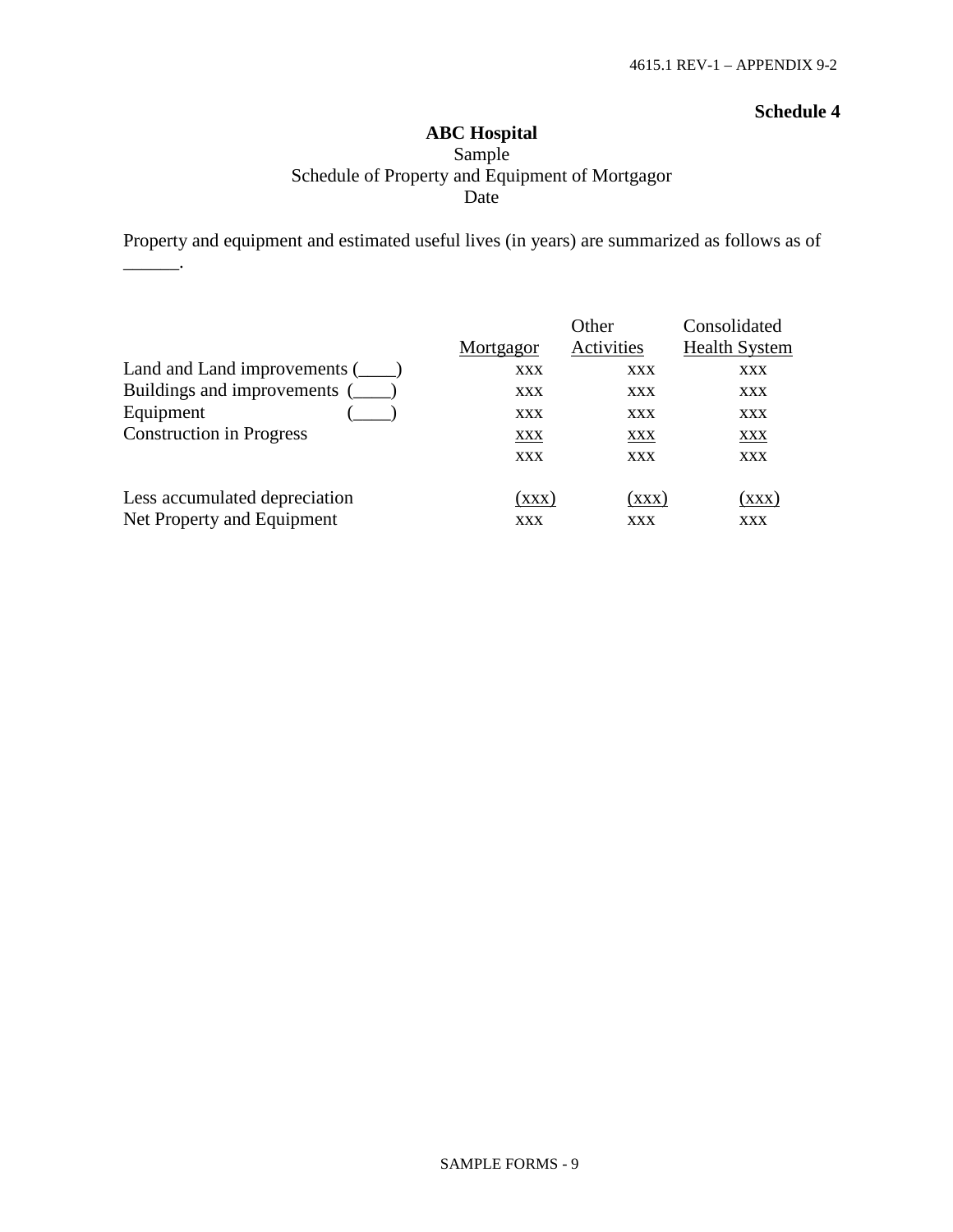## **ABC Hospital** Sample Schedule of Long Term Debt of Mortgagor Date

|                                                                                                                                               | Mortgagor  | Other<br>Activities | Consolidated<br><b>Health System</b> |
|-----------------------------------------------------------------------------------------------------------------------------------------------|------------|---------------------|--------------------------------------|
| FHA insured Deed of Trust Note at %<br>(amount classified as Other Activities)<br>Relate xxx Series Ronds in excess of<br>FHA insured amount) | <b>XXX</b> | <b>XXX</b>          | XXX                                  |
| Capital Lease obligations expiring in various                                                                                                 | XXX        | XXX                 | XXX                                  |
| Amounts through                                                                                                                               | <b>XXX</b> | <b>XXX</b>          | <b>XXX</b>                           |
| Less Current Portion of Long Term Debt                                                                                                        | (xxx)      | (XXX)               | (xxx)                                |
|                                                                                                                                               | <b>XXX</b> | <b>XXX</b>          | <b>XXX</b>                           |

On (date), ABC Hospital entered into a 25 year \$\_\_\_\_\_\_\_\_\_\_\_ FHA insured note with ZZZ Mortgagee issued at \_\_\_ percent and a Regulatory Agreement with the U.S. Department for Housing and Urban Development for the purpose of \_\_\_\_\_\_\_\_\_\_\_.

The Hospital is required to maintain certain deposits with a trustee under the terms of the Regulatory Agreement. Such deposits are included with assets limited as to use. Additionally, the FHA insured note is secured by a mortgage on the Hospital premises, substantially all of the assets of the hospital, and all revenues and accounts of the Hospital, except certain accounts restricted as to use.

The Hospital is required to maintain certain covenants under the terms of the FHA insured note and the Regulatory Agreement. The Hospital was (was not) in compliance with all debt covenants at  $\qquad \qquad$ .

The FHA insured note was funded by the issuance of \$\_\_\_\_\_\_\_\_\_\_\_\_\_\_\_\_\_\_\_\_\_\_ of revenue bonds through \_\_\_\_\_(issuer)\_\_\_\_\_\_\_\_\_\_\_\_\_\_\_\_\_\_\_\_\_. [Description of related bond issuance.]

The outstanding principle balance of the bond issuance in excess of the unpaid principle balance on the FHA insured note is classified as "Other Activities."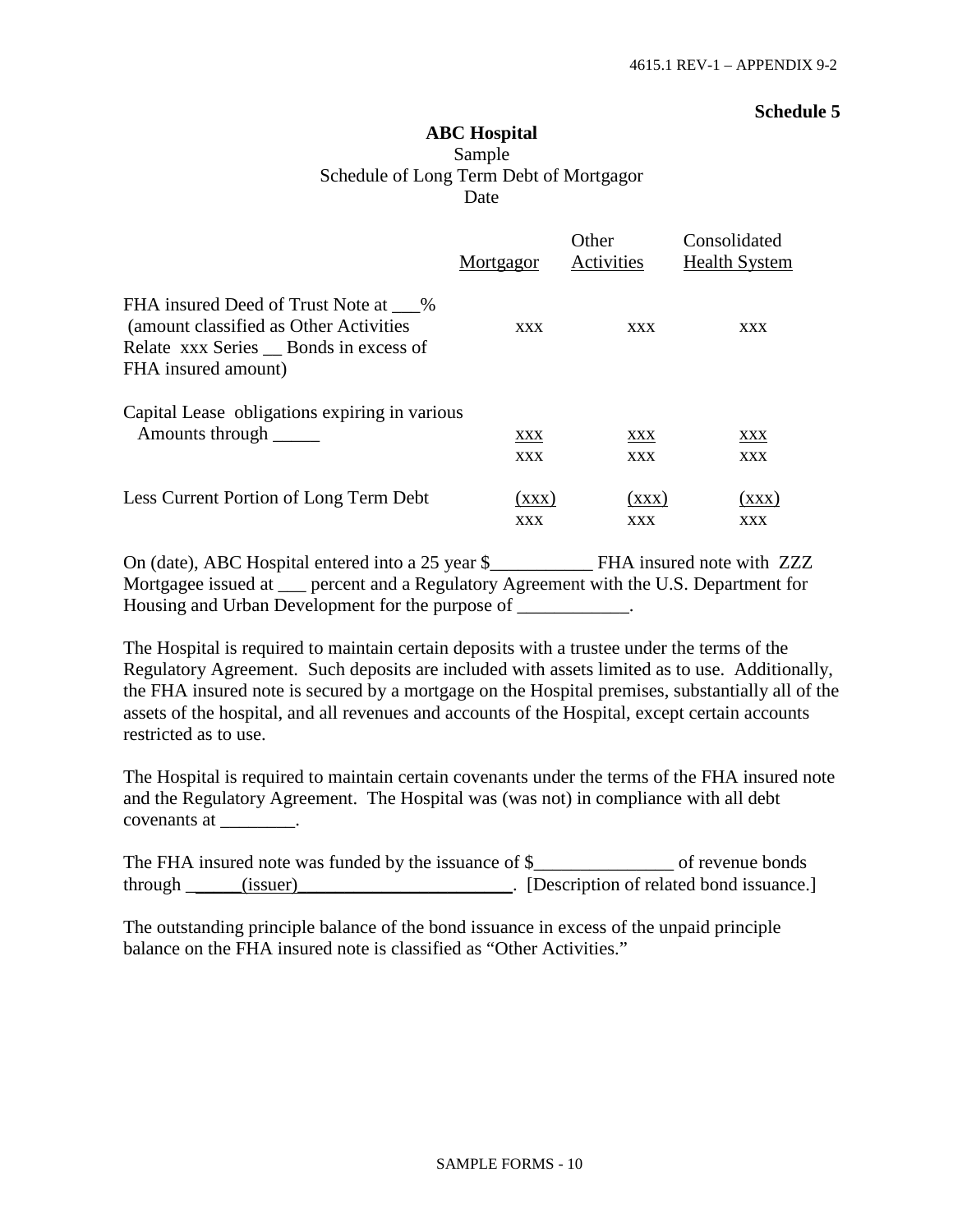# **ABC Hospital** Sample Schedule of Due To and Due From Mortgagor $^{18}$  $^{18}$  $^{18}$ Date

|           | <b>Other</b>      | Reconciling Consolidated  |
|-----------|-------------------|---------------------------|
| Mortgagor | <b>Activities</b> | Adjustments Health System |

**[NOTE:** Transactions between affiliates that are a part of the Mortgagor will be eliminated, and transactions between affiliates or even a division that is **not** a part of the Mortgagor will be reflected as a due to or due from. This may also affect Other Receivables.]

<span id="page-23-0"></span><sup>&</sup>lt;sup>18</sup> This schedule is required if there were any elimination due to consolidated financial statements or if the Mortgagor was providing/receiving services for activities excluded from the Mortgagor.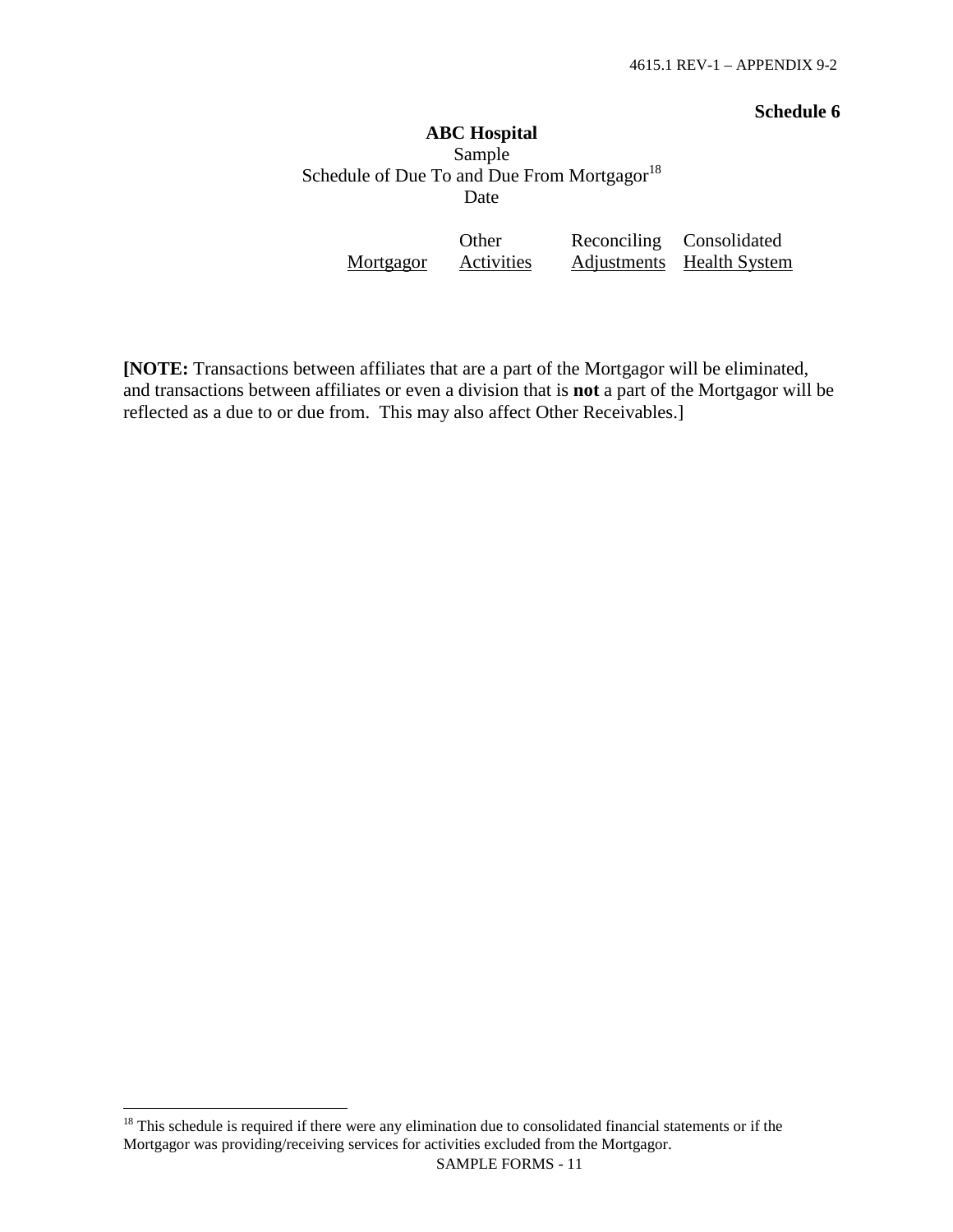# **ABC Hospital** Sample Additional Schedules As Needed Date

|           | Other      | Reconciling Consolidated  |
|-----------|------------|---------------------------|
| Mortgagor | Activities | Adjustments Health System |

Additional schedules may be required to clarify certain other notes on the financial statements as to how they relate to the Mortgagor. Such notes may include the note on Investments, contingencies, Accounts Receivable and concentration of credit risk if these notes relate to more than just the Mortgagor. Add additional schedules as appropriate.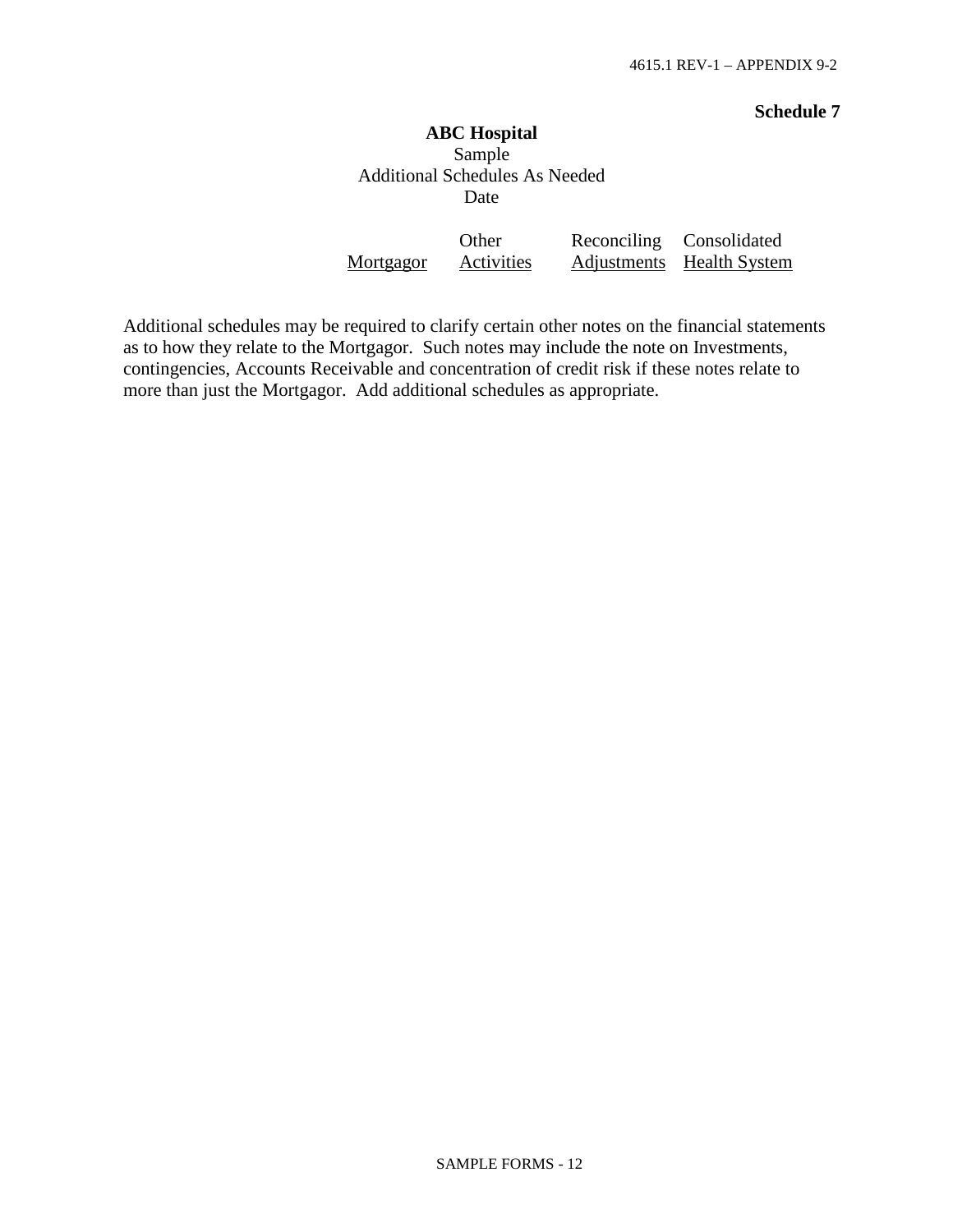# **APPENDIX 9-3**

## **DEFINITIONS**

#### *Mortgagor*

**The term Mortgagor was re-defined in 2012 as**: the borrower and its successors and Affiliates under the HUD-Insured Mortgage, to the extent that its assets, liabilities, net assets, revenues, and expenses are encumbered by the Mortgage and the Security Agreement, including without limitation leased equipment for the benefit of the Hospital and restricted assets. The entities which comprise the Mortgagor are identified in an exhibit attached to the Commitment and loan documents.

**At the same time, Excluded-Affiliate** was defined as: those Affiliates and the activities and operations of the Affiliates which are not considered part of the Mortgagor and are not encumbered by the Mortgage and Security Agreement.

Understanding the Mortgagor and how it may differ from the assets, liabilities, net assets, revenues and expenses presented in consolidated financial statements is essential to a compliance audit for section 242 insured projects. The regulatory agreement focuses on the Mortgagor. Section 6 of the regulatory agreement specifically limits the rights of owners to "convey, transfer, or encumber any of the mortgaged property..." Owners may not distribute any of the assets of the project except surplus cash. The Mortgagor concept becomes important because hospital organizations can be very complicated with several related corporations or divisions within a corporation that are not a part of the Mortgagor. In recent years, OHF has begun adding a chart showing the Mortgagor and excluded affiliates/divisions and attaching this chart to a description of the property in Exhibits to the covenants attached to each commitment for insurance.

The equipment located at ABC Clinic 2 in the above example would also be part of the Mortgagor.

This image cannot currently be displayed.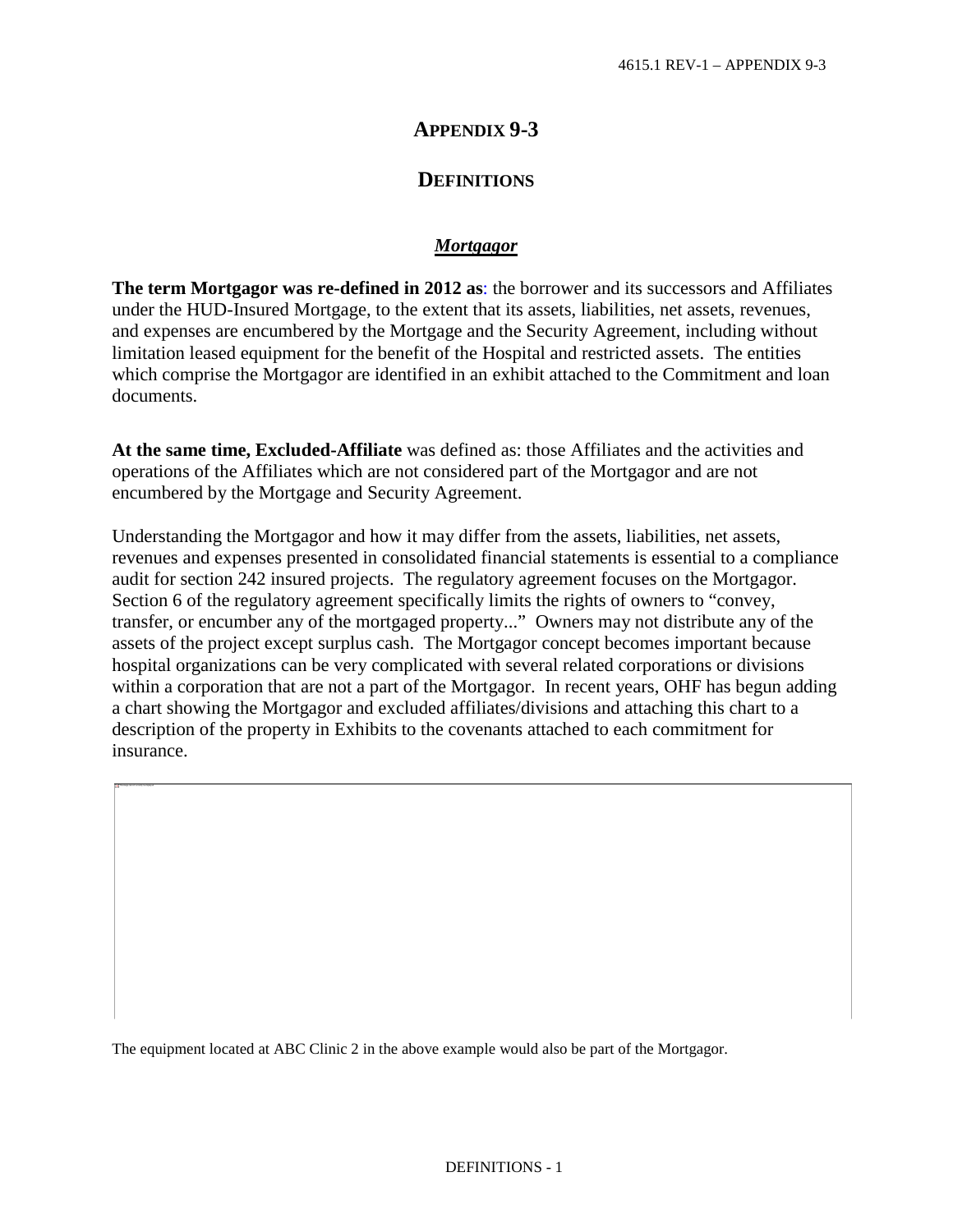HUD's focus on the Mortgagor is because:

- The Regulatory Agreement applies to the Mortgagor
- Transfers of assets from the Mortgagor to related organizations or activities outside of the Mortgagor increase the risk to the general insurance fund and have contributed to defaults on insured loans.

HUD has observed the following types of abuses that increase the risk of default:

- 1. Providing services at no cost (without being reimbursed) or reduced cost for activities that are excluded from the Mortgagor.
- 2. Paying for expenses that are not reasonable expenses necessary for the operation and maintenance of the Mortgagor or paying for expenses of affiliates or activities that are excluded from the Mortgagor.
- 3. Paying for empty space or unneeded space in a building, particularly if the space is not a part of the Mortgagor.
- 4. Failure to collect payment from affiliates or activities that are excluded from the Mortgagor in a timely manner.
- 5. Paying excessive rates for a management agreement to a related party.

### *Mortgaged Entity – prior to 2013*

Loan documents prior to 2013 may have used the term Mortgaged Entity.

#### *Mortgaged Entity*

**Mortgaged Entity** is defined as: the Mortgagor and its assets, liabilities, net assets, revenues, and expenses that are encumbered by the Mortgage or the Security Agreement. It also includes leased equipment that is so identified and located on the Mortgaged Property for the benefit of the Hospital and restricted assets that are so identified.

The Mortgaged Entity may be larger than the corporation/partnership that is the Mortgagor (because it may include subsidiary organizations) or it may be smaller that the corporation/partnership that is the Mortgagor (because it may exclude certain property, operations, or divisions of the Mortgagor).

Understanding the Mortgaged Entity is essential to a compliance audit for section 242 insured projects. The regulatory agreement focuses on the Mortgaged Entity. Section 6 of the regulatory agreement specifically limits the rights of owners to "convey, transfer, or encumber any of the mortgaged property..." Owners may not distribute any of the assets of the project except surplus cash. The Mortgaged Entity concept becomes important because hospital organizations can be very complicated with several related corporations or divisions within a corporation that are not a part of the Mortgaged Entity. In recent years, OHF has begun adding a chart showing the